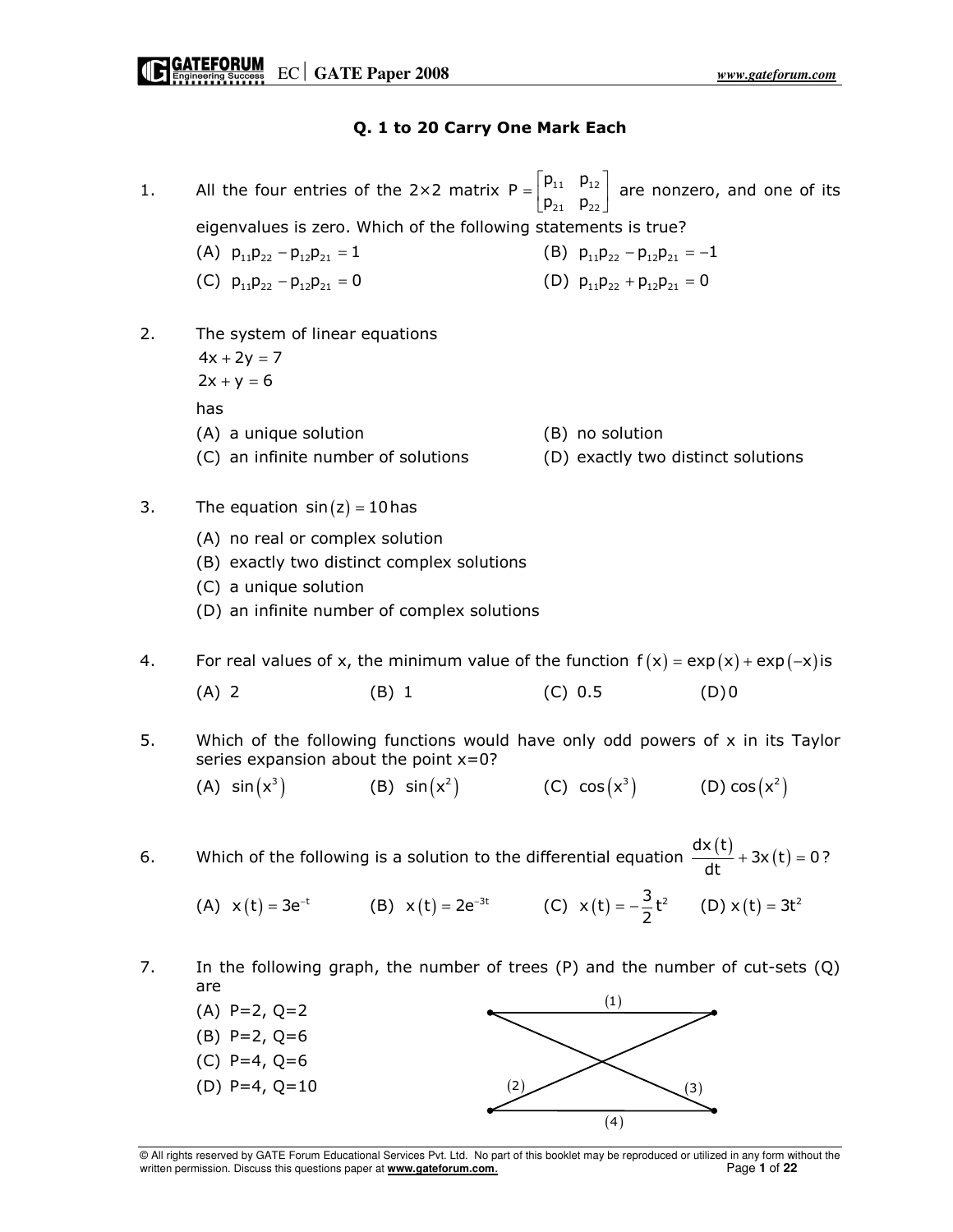8. In the following circuit, the switch S is closed at t=0. The rate of change of current  $\frac{di}{dt}(0+)$  is given by



- (A) 0 (B)  $\frac{R_{S}I_{S}}{L}$ (C)  $\frac{(R + R_s)I_s}{L}$ +  $(D)$  ∞
- 9. The input and output of a continuous time system are respectively denoted by x(t) and y(t). Which of the following descriptions corresponds to a causal system?
	- (A)  $y(t) = x(t-2) + x(t+4)$  (B)  $y(t) = (t-4)x(t+1)$
	- (C)  $y(t) = (t + 4)x(t 1)$  (D)  $y(t) = (t + 5)x(t + 5)$
- 10. The impulse response h(t) of a linear time-invariant continuous time system is described by  $h(t) = \exp(\alpha t) u(t) + \exp(\beta t) u(-t)$ , where  $u(t)$  denotes the unit step function, and α and β are real constants. This system is stable if
	-
	- (A)  $\alpha$  is positive and  $\beta$  is positive (B)  $\alpha$  is negative and  $\beta$  is negative
	- (C)  $\alpha$  is positive and  $\beta$  is negative (D)  $\alpha$  is negative and  $\beta$  is positive
- -
- 11. The pole-zero plot given below corresponds to a



(A) Low pass filter (B) High pass filter (C) Band pass filter (D) Notch filter

12. Step responses of a set of three second-order underdamped systems all have the same percentage overshoot. Which of the following diagrams represents the poles of the three systems?

© All rights reserved by GATE Forum Educational Services Pvt. Ltd. No part of this booklet may be reproduced or utilized in any form without the written permission. Discuss this questions paper at **www.gateforum.com**. Page **2** of **22**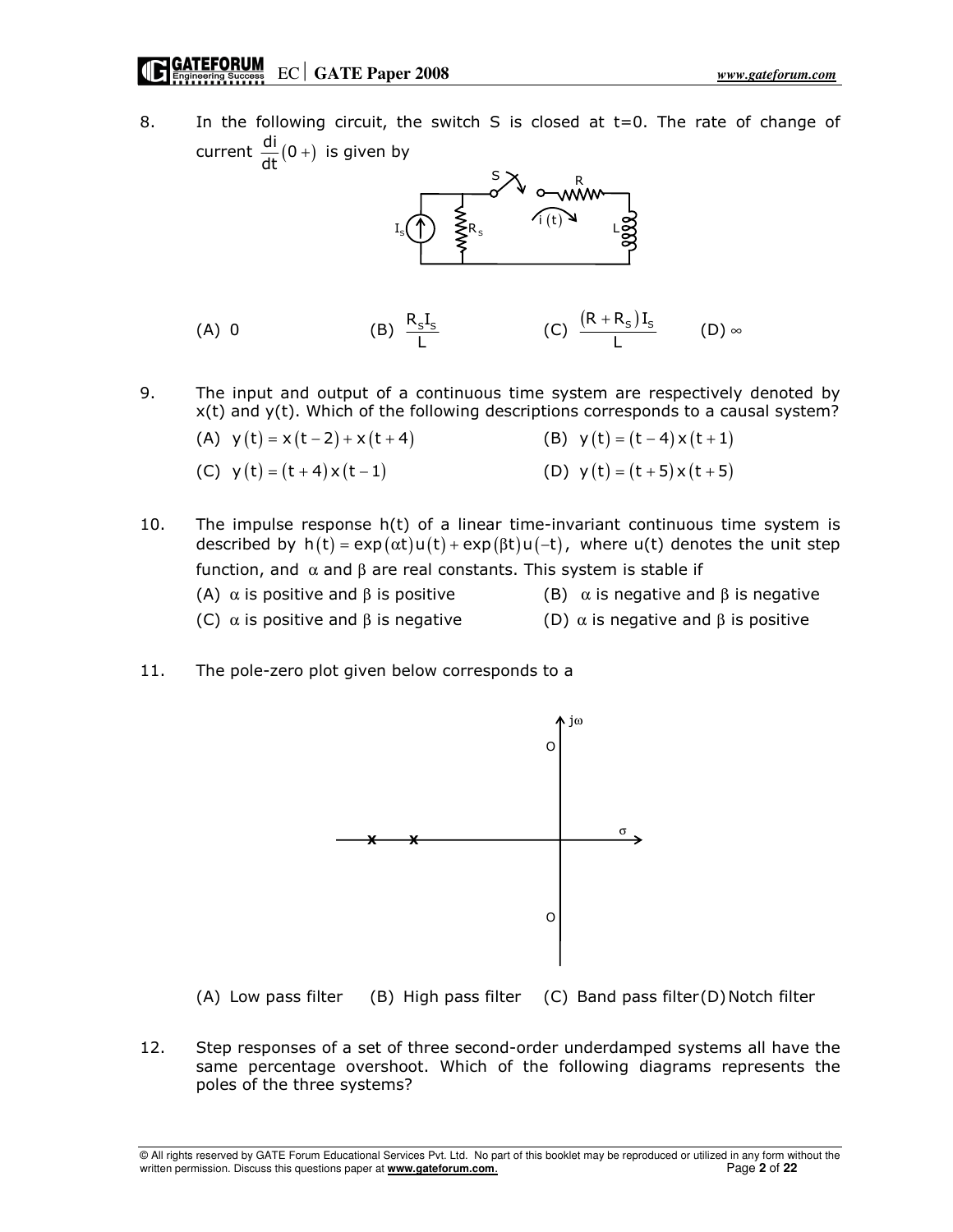



13. Which of the following is NOT associated with a p-n junction?

- 
- (A) Junction capacitance (B) Charge Storage Capacitance
- (C) Depletion Capacitance (D) Channel Length Modulation
- 
- 14. Which of the following is true?
- (A) A silicon wafer heavily doped with boron is a  $p^+$  substrate
- (B) A silicon wafer lightly doped with boron is a  $p^+$  substrate
- (C) A silicon wafer heavily doped with arsenic is a  $p^+$  substrate
- (D) A silicon wafer lightly doped with arsenic is a  $p^+$  substrate
- 15. For a Hertz dipole antenna, the half power beam width (HPBW) in the E-plane is (A) 360º (B) 180º (C) 90º (D) 45º
- 16. For static electric and magnetic fields in an inhomogeneous source-free medium, which of the following represents the correct form of two of Maxwell's equations?

$$
\begin{array}{llll}\n\text{(A)} & \nabla \cdot \mathbf{E} = 0 \\
\nabla \times \mathbf{B} = 0\n\end{array}\n\qquad\n\begin{array}{ll}\n\text{(B)} & \nabla \cdot \mathbf{E} = 0 \\
\nabla \cdot \mathbf{B} = 0\n\end{array}\n\qquad\n\begin{array}{ll}\n\text{(C)} & \nabla \times \mathbf{E} = 0 \\
\nabla \times \mathbf{B} = 0\n\end{array}\n\qquad\n\begin{array}{ll}\n\text{(D)} & \nabla \times \mathbf{E} = 0 \\
\nabla \cdot \mathbf{B} = 0\n\end{array}
$$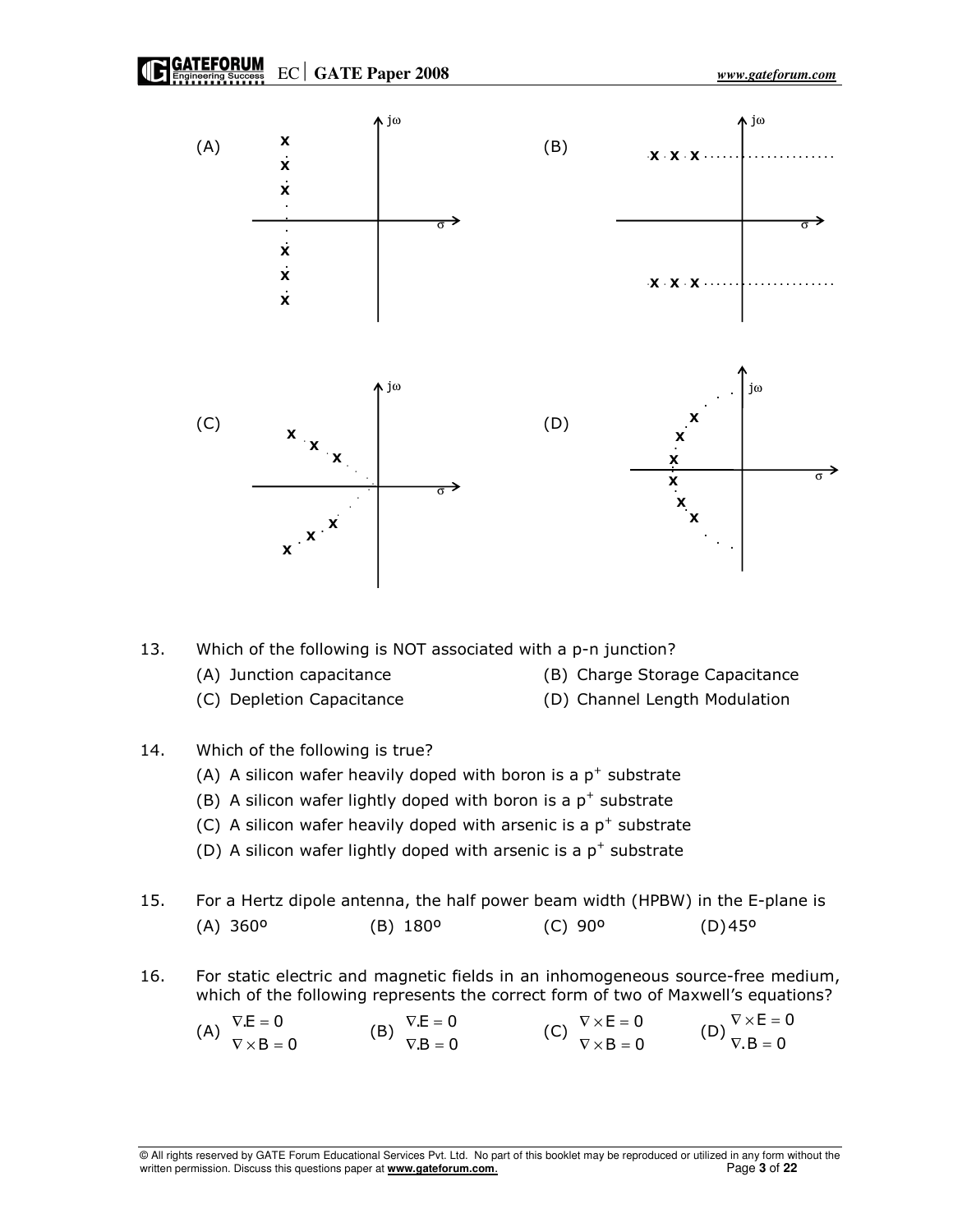17. In the following limiter circuit, an input voltage  $V_i = 10 \sin 100 \pi t$  applied. Assume that the diode drop is 0.7V when it is forward biased. The Zener breakdown voltage is 6.8V.



The maximum and minimum values of the output voltage respectively are

(A)  $6.1V, -0.7V$  (B)  $0.7V, -7.5V$  (C)  $7.5V, -0.7V$  (D)  $7.5V, -7.5V$ 

- 18. A silicon wafer has 100nm of oxide on it and is inserted in a furnace at a temperature above 1000ºC for further oxidation in dry oxygen. The oxidation rate
	- (A) is independent of current oxide thickness and temperature
	- (B) is independent of current oxide thickness but depends on temperature
	- (C) slows down as the oxide grows
	- (D) is zero as the existing oxide prevents further oxidation
- 19. The drain current of a MOSFET in saturation is given by  $\ell_p = K(V_{GS} V_r)^2$  where K is a constant. The magnitude of the transconductance  $g_m$  is

(A) 
$$
\frac{K(V_{GS} - V_{T})^2}{V_{DS}}
$$
 (B)  $2K(V_{GS} - V_{T})$  (C)  $\frac{I_d}{V_{GS} - V_{DS}}$  (D)  $\frac{K(V_{GS} - V_{T})^2}{V_{GS}}$ 

- 20. Consider the amplitude modulated (AM) signal  $A_c \cos \omega_c t + 2 \cos \omega_m t \cos \omega_c t$ . For demodulating the signal using envelope detector, the minimum value of  $A_c$  should be
	- (A) 2 (B) 1 (C) 0.5 (D) 0

#### Q. 21 to 75 carry two Marks Each

21. The Thevenin equivalent impedance  $Z_{th}$  between the nodes P and Q in the following circuit is

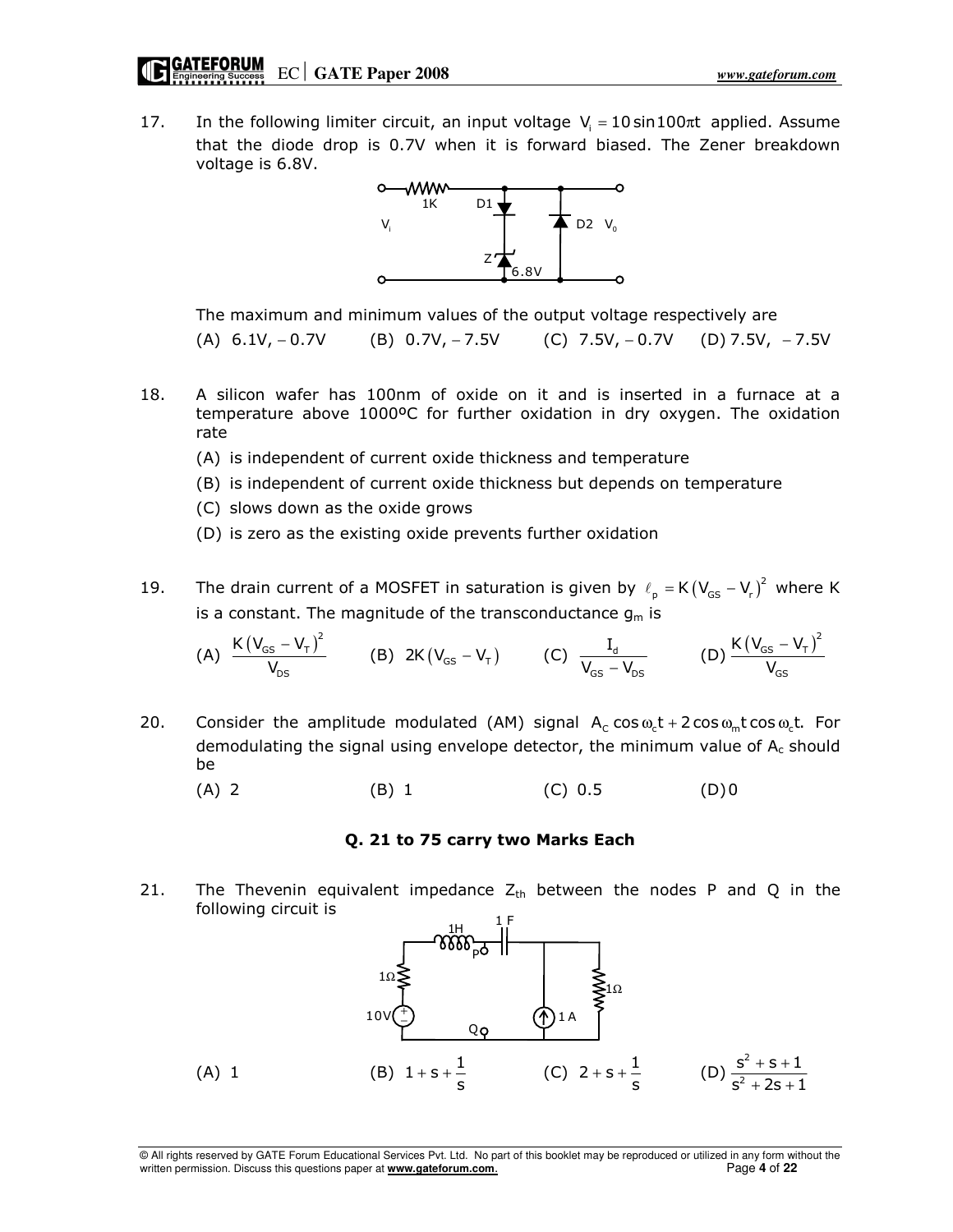22. The driving point impedance of the following network



is given by  $Z(s) = \frac{0.2s}{s^2 + 0.1s + 2}$ .  $s^2 + 0.1s + 2$ =  $\frac{0.25}{+0.1s+2}$ . The component values are (A) L = 5H, R =  $0.5\Omega$ , C =  $0.1F$  (B) L =  $0.1H$ , R =  $0.5\Omega$ , C = 5F (C) L = 5H, R = 2 $\Omega$ , C = 0.1F (D) L = 0.1H, R = 2 $\Omega$ , C = 5F

23. The circuit shown in the figure is used to charge the capacitor C alternately from two current sources as indicated. The switches S1 and S2 are mechanically coupled and connected as follows

For  $2nT \le t < (2n + 1)T$ ,  $(n = 0, 1, 2, ...)$  S1 to P1 and S2 to P2 For  $(2n + 1)$  T  $\le t < (2n + 2)$  T,  $(n = 0, 1, 2, ...)$  S1 to Q1 and S2 to Q2



Assume that the capacitor has zero initial charge. Given that  $u(t)$  is a unit step function, the voltage  $V_c(t)$  across the capacitor is given be

- (A)  $\sum_{n=0}^{\infty} (-1)^n \text{tu}(t nT)$  $\sum_{n=1}^{\infty}(-1)^{n}$  tu (t – nT  $\sum_{n=0}^{\infty} (-1)^n t u(t - nT)$  (B)  $u(t) + 2 \sum_{n=0}^{\infty} (-1)^n u(t - nT)$  $u(t) + 2\sum_{n=1}^{\infty} (-1)^n u(t - nT)$  $+ 2 \sum_{n=0}^{\infty} (-1)^n u(t -$ (C)  $tu(t) + 2\sum_{n=0}^{\infty} (-1)^n (t - nT)u(t - nT)$ tu (t) + 2 $\sum_{n=1}^{\infty}$  (-1)<sup>n</sup> (t – nT) u (t – nT  $+ 2 \sum_{n=0}^{\infty} (-1)^n (t - nT) u(t - nT)$  (D)  $\sum_{n=0}^{\infty} [0.5 - e^{-(t-2nT)} + 0.5e^{-(t-2nT-T)}]$  $\sum_{n=1}^{\infty} [0.5 - e^{-(t-2nT)} + 0.5e^{-(t-2nT - t)}]$  $\sum_{n=0}^{\infty} \left[ 0.5 - e^{-(t-2nT)} + 0.5 e^{-(t-2nT-T)} \right]$
- 24. The probability density function (PDF) of a random variable X is as shown below

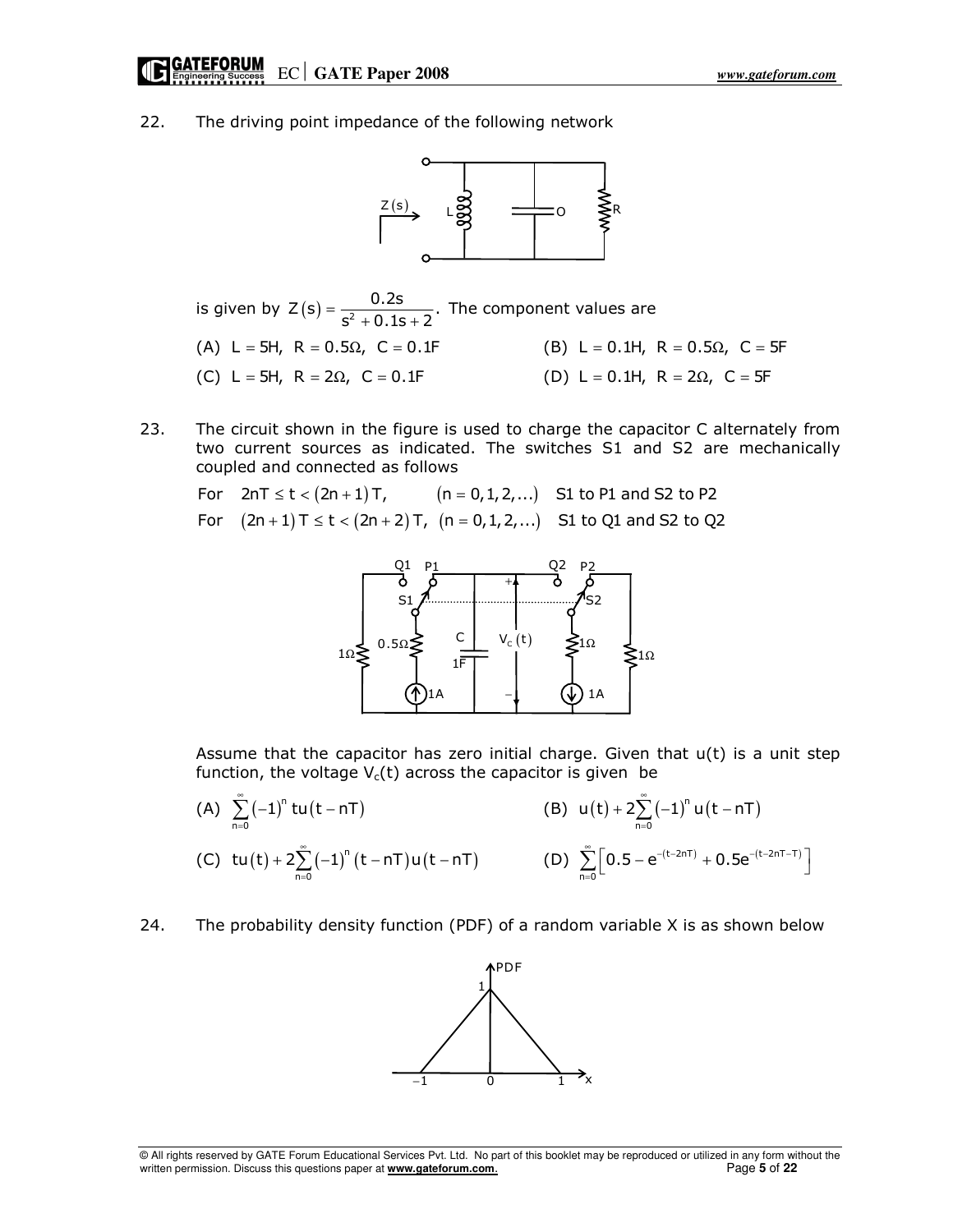$(A)$  (A)  $\downarrow$  (B) (C)  $1 +$  (D) 1  $-1$  0 1 x **CDF** 1 −1  $0 \qquad \qquad \frac{1}{1}$ x CDF 1  $-1$  0 1 x  $\overline{CDF}$  1 −1  $\begin{array}{ccc} \circ & \circ & \circ \end{array}$ x **ACDF** −1

The corresponding cumulative distribution function (CDF) has the form

25. The recursion relation to solve  $x=e^{-x}$  using Newton Raphson method is (A)  $x_{n+1} = e^{-x_n}$  $= e^{-x_n}$  (B)  $x_{n+1} = x_n - e^{-x_n}$ (C)  $X_{n+1} = (1 + X_n) \frac{e^{-X_n}}{1 - e^{-X_n}}$ n x  $n+1 = (1 + \lambda n)$  1  $\lambda$ <sup>-x</sup>  $x_{n+1} = (1 + x_n) \frac{e}{1}$  $1 + e^{-}$ −  $_{+1} = (1 + x_{n}) \frac{c}{1 + c^{-1}}$ + (D)  $X_{n+1} = \frac{X_n^2 - e^{-x_n} (1 + X_n)}{X_n}$ n  $x_{n+1} = \frac{x_n^2 - e^{-x_n} (1 + x_n)}{x_n - e^{-x_n}}$  $x_{n+1} = \frac{x_n^2 - e^{-x_n} (1 + x_n) - 1}{e^{-x}}$  $X_n - e^{-}$ −  $+1$   $+1$   $=\frac{x_n^2-e^{-x_n}(1+x_n)-x_n}{x_n}$ −

26. The residue of the function  $f(z)$  $(z + 2)^{2} (z - 2)^{2}$  $f(z) = \frac{1}{z-1}$  at  $z = 2$  is  $(z + 2)^2 (z - 2)$  $=$   $\frac{1}{2}$  at z = + 2)<sup>2</sup> (z – (A)  $-\frac{1}{32}$  $-\frac{1}{32}$  (B)  $-\frac{1}{16}$  (C)  $\frac{1}{16}$  (D)  $\frac{1}{32}$ 

27. Consider the matrix 
$$
P = \begin{bmatrix} 0 & 1 \ -2 & -3 \end{bmatrix}
$$
. The value of  $e^P$  is  
\n(A)  $\begin{bmatrix} 2e^{-2} - 3e^{-1} & e^{-1} - e^{-2} \ 2e^{-2} - 2e^{-1} & 5e^{-2} - e^{-1} \end{bmatrix}$   
\n(B)  $\begin{bmatrix} e^{-1} + e^{-2} & 2e^{-2} - e^{-1} \ 2e^{-1} - 4e^{-2} & 3e^{-1} + 2e^{-2} \end{bmatrix}$   
\n(C)  $\begin{bmatrix} 5e^{-2} - e^{-1} & 3e^{-1} - e^{-2} \ 2e^{-2} - 6e^{-1} & 4e^{-2} + e^{-1} \end{bmatrix}$   
\n(D)  $\begin{bmatrix} 2e^{-1} - e^{-2} & e^{-1} - e^{-2} \ -2e^{-1} + 2e^{-2} & -e^{-1} + 2e^{-2} \end{bmatrix}$ 

28. In the Taylor series expansion of  $exp(x) + sin(x)$  about the point  $x = \pi$ , the coefficient of  $(x - \pi)^2$  is

(A)  $\exp(\pi)$  (B) 0.5  $\exp(\pi)$  (C)  $\exp(\pi) + 1$  (D)  $\exp(\pi) - 1$ 

<sup>©</sup> All rights reserved by GATE Forum Educational Services Pvt. Ltd. No part of this booklet may be reproduced or utilized in any form without the written permission. Discuss this questions paper at **www.gateforum.com.** Page 6 of 22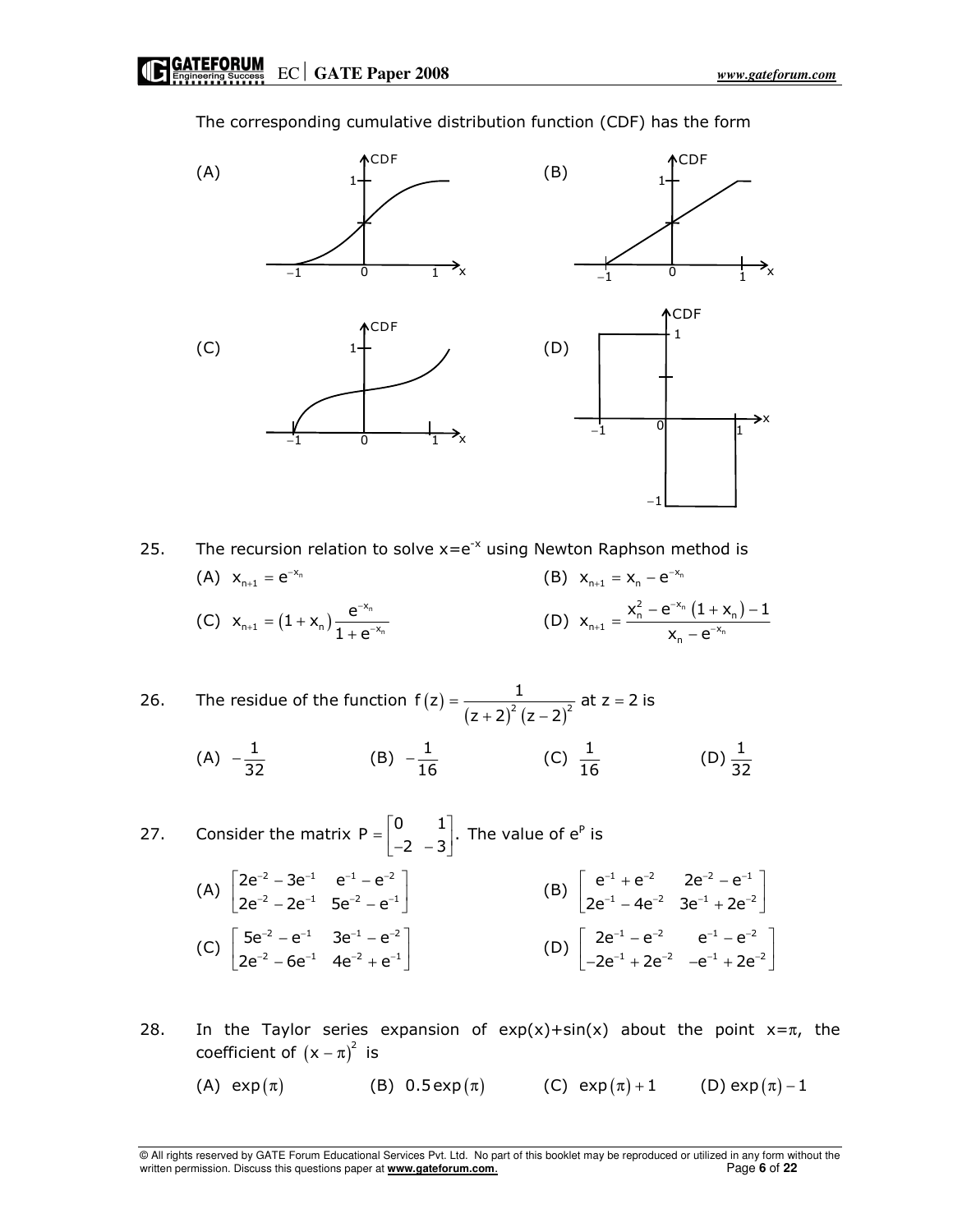29. P<sub>x</sub> (x) = M exp  $(-2|x|)$  + Nexp  $(-3|x|)$  is the probability density function for the real random variable  $X$ , over the entire  $X$  axis. M and N are both positive real numbers. The equation relating M and N is

(A) 
$$
M + \frac{2}{3}N = 1
$$
 (B)  $2M + \frac{1}{3}N = 1$  (C)  $M + N = 1$  (D)  $M + N = 3$ 

30. The value of the integral of the function  $g(x, y) = 4x^3 + 10y^4$  along the straight line segment from the point  $(0, 0)$  to the point  $(1, 2)$  in the x-y plane is

(A) 33 (B) 35 (C) 40 (D) 56

- 31. A linear, time-invariant, causal continuous time system has a rational transfer function with simple poles at  $s=-2$  and  $s=-4$ , and one simple zero at  $s=-1$ . A unit step  $u(t)$  is applied at the input of the system. At steady state, the output has constant value of 1. The impulse response of this system is
	- (A)  $\lceil \exp(-2t) + \exp(-4t) \rceil u(t)$
	- (B)  $\left[-4 \exp(-2t) + 12 \exp(-4t) \exp(-t) \right] u(t)$
	- (C)  $[-4 \exp(-2t) + 12 \exp(-4t)]u(t)$
	- (D)  $\left[-0.5 \exp(-2t) + 1.5 \exp(-4t)\right] u(t)$
- 32. The signal  $x(t)$  is described by

 $x(t) = \begin{cases} 1 & \text{for } -1 \leq t \leq +1 \\ 0 & \text{otherwise} \end{cases}$  $=\begin{cases} 1 & \text{for } -1 \leq t \leq + \\ 0 & \text{otherwise.} \end{cases}$  $\overline{a}$ 

 Two of the angular frequencies at which its Fourier transform becomes zero are (A)  $\pi$ ,  $2\pi$  (B)  $0.5\pi$ ,  $1.5\pi$  (C)  $0,\pi$  (D)  $2\pi$ ,  $2.5\pi$ 

- 33. A discrete time linear shift-invariant system has an impulse response  $h[n]$  with  $h[0]=1$ ,  $h[1]=-1$ .  $h[2]-2$ , and zero otherwise. The system is given an input sequence  $x[n]$  with  $x[0] - x[2] - 1$ , and zero otherwise. The number of nonzero samples in the output sequence  $y[n]$ , and the value of  $y[2]$  are, respectively (A)  $5, 2$  (B)  $6, 2$  (C)  $6, 1$  (D)  $5, 3$
- 34. Consider points P and Q in the x-y plane, with  $P=(1,0)$  and  $Q=(0,1)$ . The line integral  $2 \int_{0}^{Q} (x dx + y dy)$  along the semicircle with the line segment PQ as its P diameter
	- (A) is -1
	- (B) is 0
	- (C) is 1
	- (D) depends on the direction (clockwise or anti-clockwise) of the semicircle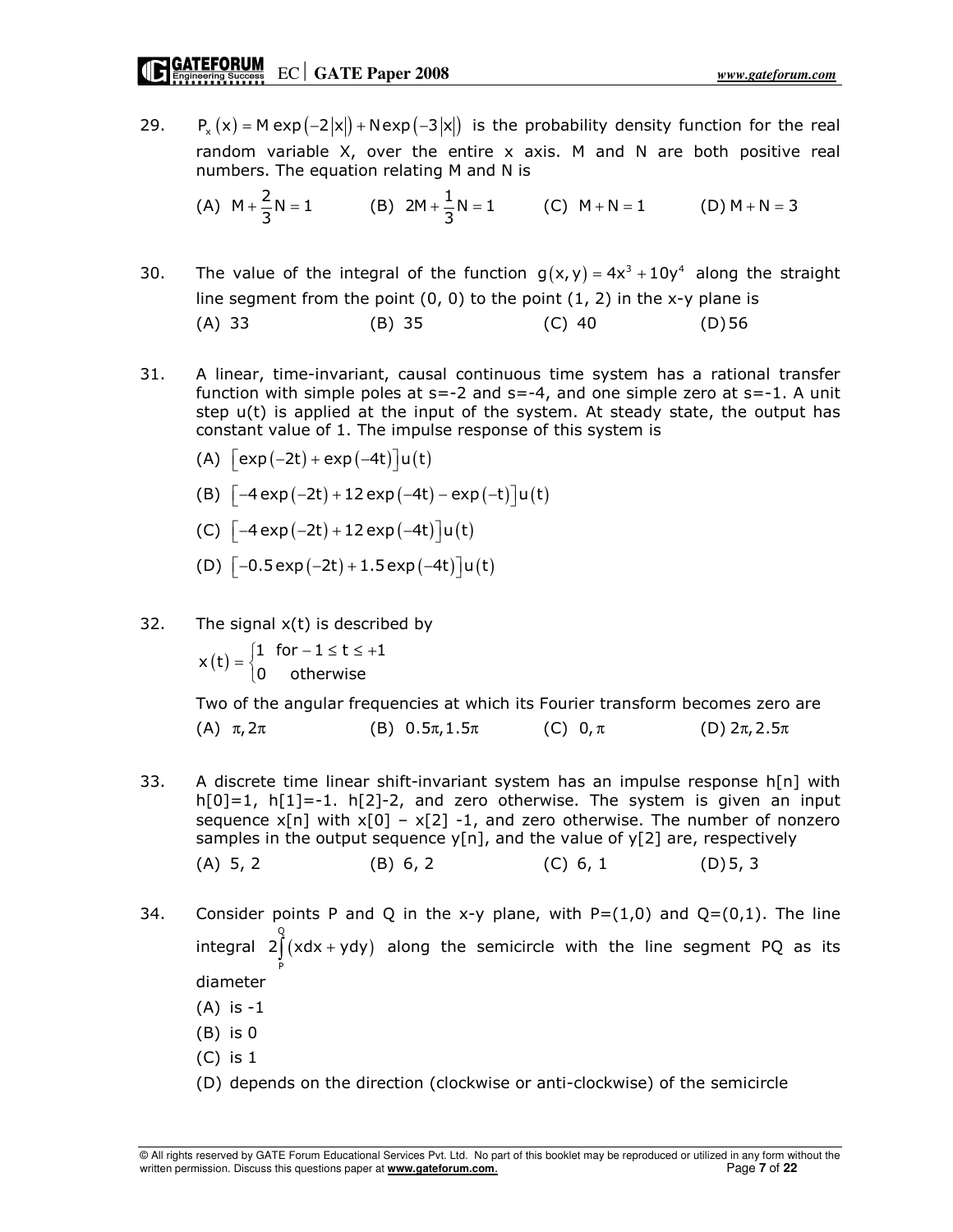35. Let  $x(t)$  be the input and  $y(t)$  be the output of a continuous time system. Match the system properties P1, P2 and P3 with system relations R1, R2, R3, R4.

| <b>Properties</b>                          | <b>Relations</b>                           |
|--------------------------------------------|--------------------------------------------|
| P1: Linear but NOT time-invariant          | R1: $y(t) = t^2x(t)$                       |
| P2: Time-invariant but NOT linear          | $R2: y(t) = t  x(t) $                      |
| P3: Linear and time-invariant              | R3 : $y(t) =  x(t) $                       |
|                                            | $R4: y(t) = x(t-5)$                        |
| $(A)$ $(PI, R1)$ , $(P2, R3)$ , $(P3, R4)$ | $(B)$ $(P1, R2)$ , $(P2, R3)$ , $(P3, R4)$ |
| $(C)$ $(P1, R3)$ , $(P2, R1)$ , $(P3, R2)$ | (D) $(P1, R1)$ , $(P2, R2)$ , $(P3, R3)$   |

- 36. A memoryless source emits n symbols each with a probability p. The entropy of the source as a function of n
	- (A) increases as log n  $(B)$  decreases as log  $(1/n)$ 
		-
	- (C) increases as n (D) increases as n log n
- 37.  $\{x(n)\}\)$  is a real-valued periodic sequence with a period N.  $x(n)$  and  $X(k)$  form Npoint. Discrete Fourier Transform (DFT) pairs. The DFT Y(k) of the sequence
- $(n) = \frac{1}{N} \sum_{r=1}^{N-1} x(r) x(n+r)$ r=0  $y(n) = \frac{1}{N} \sum_{r=0}^{N-1} x(r) x(n+r)$  is −  $=\frac{1}{N}\sum_{r=0}^{N}x(r)x(n+r)$ (A)  $|X(k)|^2$  $X(k)|^2$  (B)  $\frac{1}{N} \sum_{r=1}^{N-1} X(r) X^*(k+r)$ r=0  $\frac{1}{N} \sum_{r=0}^{N-1} X(r) X^*(k+r)$ −  $\sum_{r=0}^{N} X(r) X^* (k +$ (C)  $\frac{1}{N} \sum_{r=1}^{N-1} X(r) X(k+r)$ r=0  $\frac{1}{N} \sum_{r=0}^{N-1} X(r) X(k+r)$ −  $\sum_{r=0}^{N-1} X(r) X(k+r)$  (D) 0
- 38. Group I lists a set of four transfer functions. Group II gives a list of possible step responses  $y(t)$ . Match the step responses with the corresponding transfer functions

#### Group I

$$
P = \frac{25}{s^2 + 25}
$$
 Q =  $\frac{36}{s^2 + 20s + 36}$  R =  $\frac{36}{s^2 + 12s + 36}$  S =  $\frac{49}{s^2 + 7s + 49}$ 

Group II



<sup>©</sup> All rights reserved by GATE Forum Educational Services Pvt. Ltd. No part of this booklet may be reproduced or utilized in any form without the written permission. Discuss this questions paper at www.gateforum.com. Page 8 written permission. Discuss this questions paper at **www.gateforum.com.**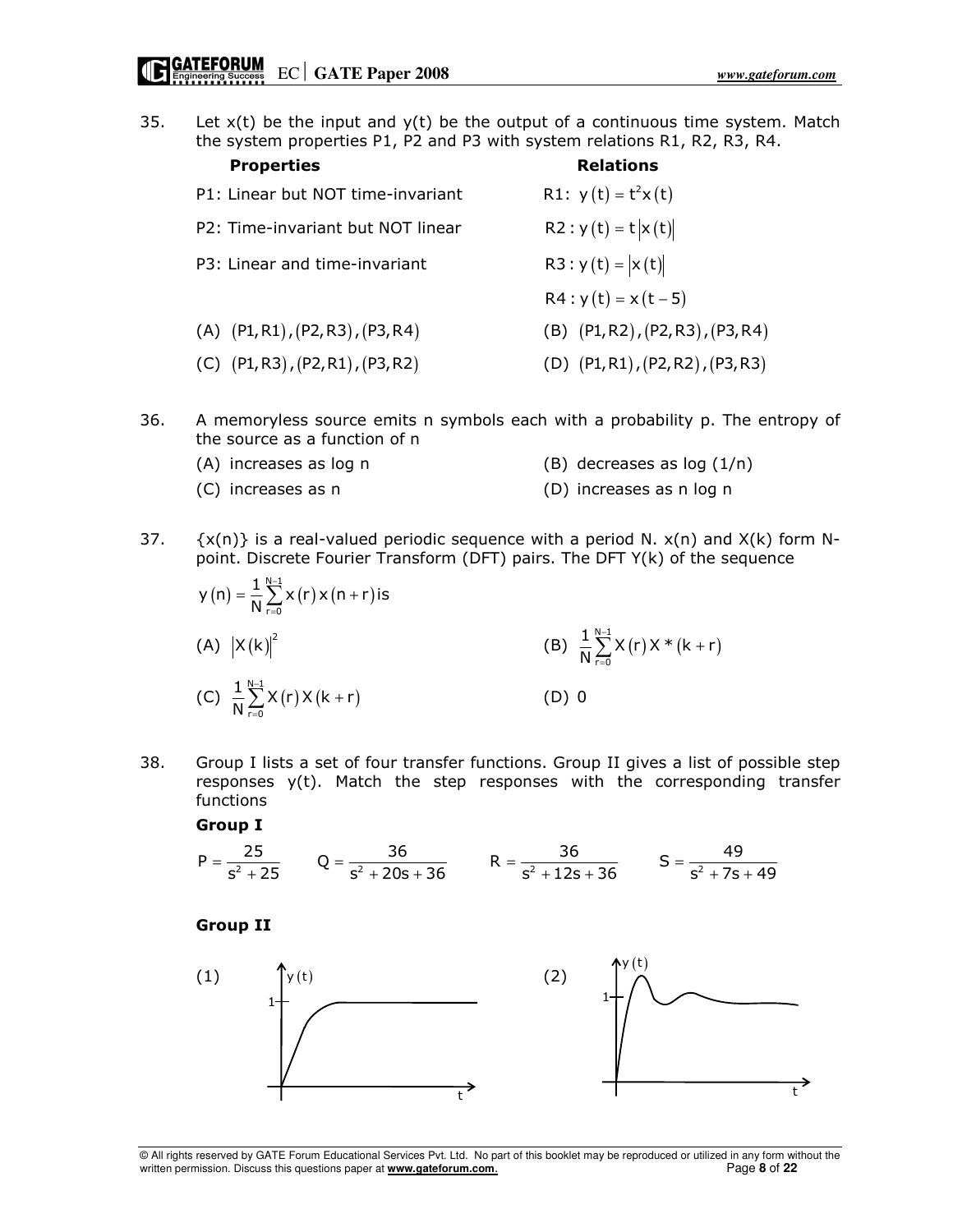

39. A certain system has transfer function  $G(s) = \frac{s+8}{s^2 + s^2}$ ,  $s^2 + \alpha s - 4$  $=\frac{S+}{}$  $\frac{3+8}{1+8}$ ,  $\alpha$  is a parameter. Consider the standard negative unity feedback configuration as shown below



Which of the following statements is true?

- (A) The closed loop system in never stable for any value of  $\alpha$
- (B) For some positive values of  $\alpha$ , the closed loop system is stable, but not for all positive values
- (C) For all positive values of  $\alpha$ , the closed loop system is stable
- (D) The closed loop system is stable for all values of  $\alpha$ , both positive and negative
- 40. A single flow graph of a system is given below

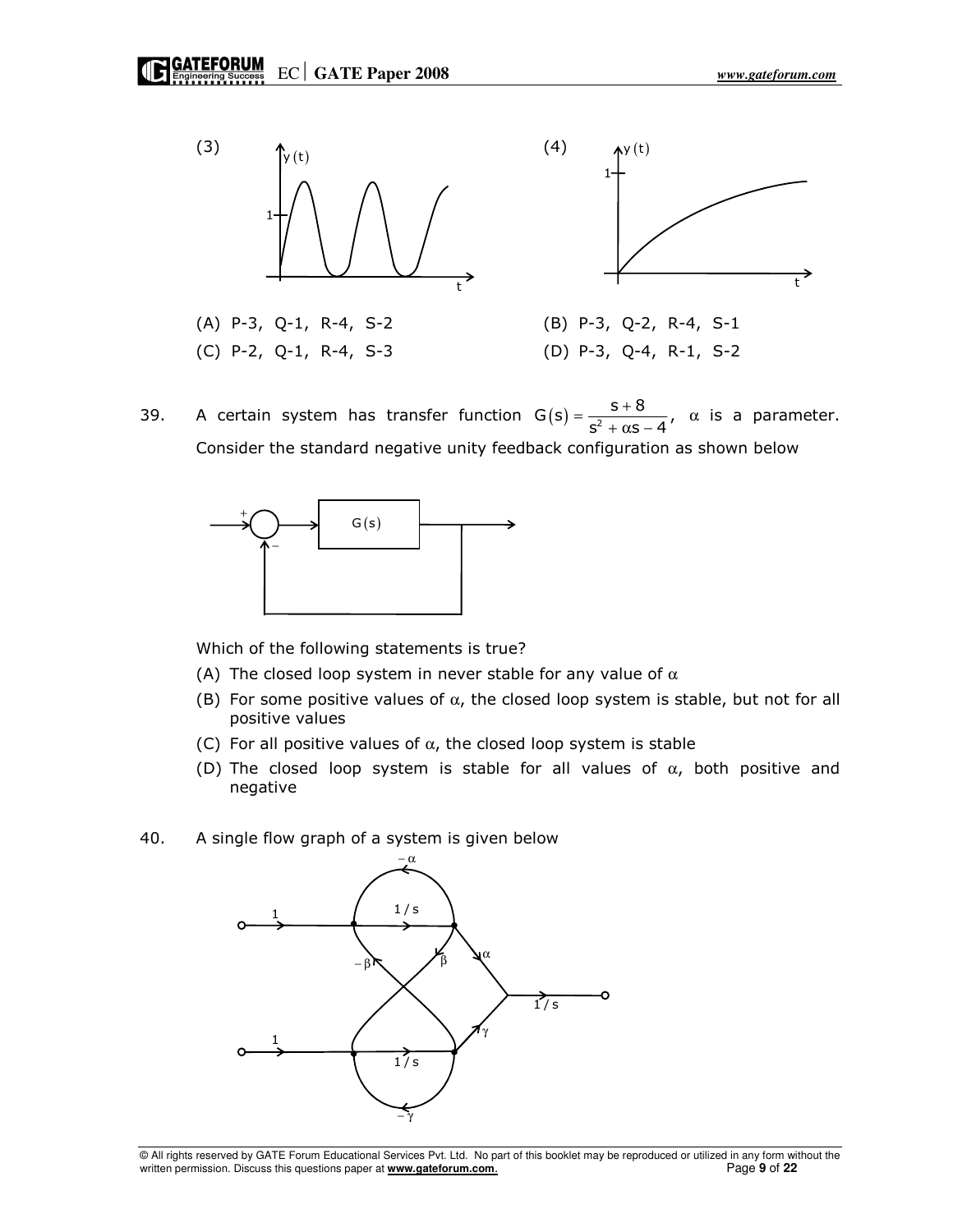The set of equations that correspond to this signal flow graph is

(A) 
$$
\frac{d}{dt} \begin{pmatrix} x_1 \\ x_2 \\ x_3 \end{pmatrix} = \begin{bmatrix} \beta & -\gamma & 0 \\ \gamma & \alpha & 0 \\ -\alpha & -\beta & 0 \end{bmatrix} \begin{bmatrix} x_1 \\ x_2 \\ x_3 \end{bmatrix} + \begin{bmatrix} 1 & 0 \\ 0 & 0 \\ 0 & 1 \end{bmatrix} \begin{bmatrix} u_1 \\ u_2 \end{bmatrix}
$$
  
\n(B) 
$$
\frac{d}{dt} \begin{bmatrix} x_1 \\ x_2 \\ x_3 \end{bmatrix} = \begin{bmatrix} 0 & \alpha & \gamma \\ 0 & -\alpha & -\gamma \\ 0 & \beta & -\beta \end{bmatrix} \begin{bmatrix} x_1 \\ x_2 \\ x_3 \end{bmatrix} + \begin{bmatrix} 0 & 0 \\ 0 & 1 \\ 1 & 0 \end{bmatrix} \begin{bmatrix} u_1 \\ u_2 \end{bmatrix}
$$
  
\n(C) 
$$
\frac{d}{dt} \begin{bmatrix} x_1 \\ x_2 \\ x_3 \end{bmatrix} = \begin{bmatrix} -\alpha & -\beta & 0 \\ -\beta & -\gamma & 0 \\ \alpha & \gamma & 0 \end{bmatrix} \begin{bmatrix} x_1 \\ x_2 \\ x_3 \end{bmatrix} + \begin{bmatrix} 1 & 0 \\ 0 & 1 \\ 0 & 0 \end{bmatrix} \begin{bmatrix} u_1 \\ u_2 \end{bmatrix}
$$
  
\n(D) 
$$
\frac{d}{dt} \begin{bmatrix} x_1 \\ x_2 \\ x_3 \end{bmatrix} = \begin{bmatrix} -\gamma & 0 & \beta \\ \gamma & 0 & \alpha \\ -\beta & 0 & -\alpha \end{bmatrix} \begin{bmatrix} x_1 \\ x_2 \\ x_3 \end{bmatrix} + \begin{bmatrix} 0 & 1 \\ 0 & 0 \\ 1 & 0 \end{bmatrix} \begin{bmatrix} u_1 \\ u_2 \end{bmatrix}
$$

41. The number of open right half plane poles of  $G(s) = \frac{10}{s^5 + 2s^4 + 3s^3 + 6s^2 + 5s + 3}$  is  $s^3$  + 2s<sup>4</sup> + 3s<sup>3</sup> + 6s<sup>2</sup> + 5s + 3 =  $+ 2s<sup>4</sup> + 3s<sup>3</sup> + 6s<sup>2</sup> + 5s +$ (A) 0 (B) 1 (C) 2 (D) 3

42. The magnitude of frequency response of an underdamped second order system is 5 at 0rad/sec and peaks to  $\frac{10}{\sqrt{2}}$  at 5 $\sqrt{2}$ rad/sec. 3 The transfer function of the system is

(A) 
$$
\frac{500}{s^2 + 10s + 100}
$$
 (B)  $\frac{375}{s^2 + 5s + 75}$   
(C)  $\frac{720}{s^2 + 12s + 144}$  (D)  $\frac{1125}{s^2 + 25s + 225}$ 

43. Group 1 gives two possible choices for the impedance Z in the diagram. The circuit elements in Z satisfy the condition  $R_2C_2 > R_1C_1$ . The transfer function i V V represents a kind of controller. Match the impedances in Group I with the types of controllers in Group II.



© All rights reserved by GATE Forum Educational Services Pvt. Ltd. No part of this booklet may be reproduced or utilized in any form without the written permission. Discuss this questions paper at **www.gateforum.com.** Page **10** of **22 Page 10** of **22**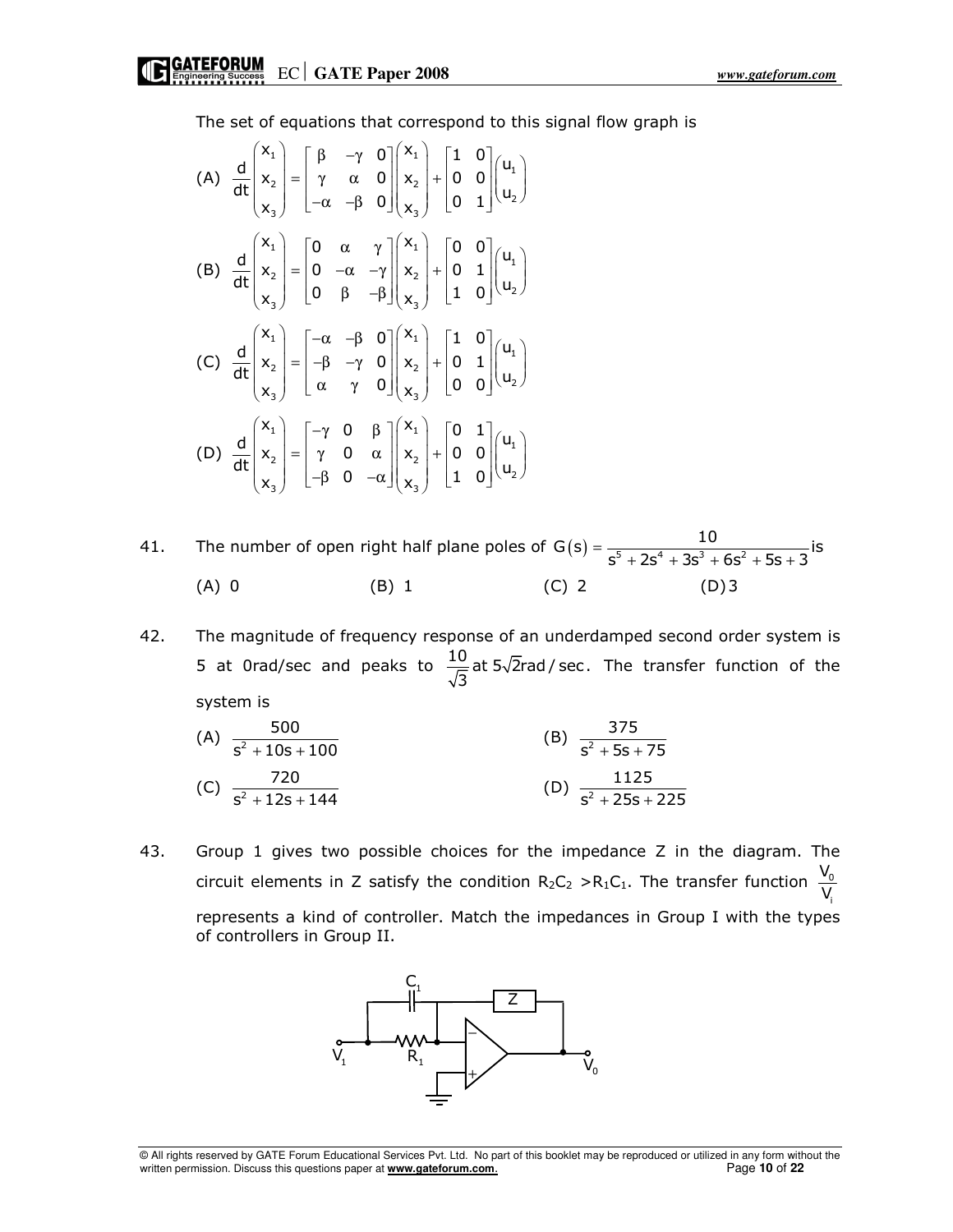

44. For the circuit shown in the following figure, transistors M1 and M2 are identical NMOS transistors. Assume that M2 is in saturation and the output is unloaded



45. The measured transconductance  $g_m$  of an NMOS transistor operating in the linear region is plotted against the gate voltage  $V_G$  at constant drain voltage  $V_D$ . Which of the following figures represents the expected dependence of  $g_m$  on  $V_G$ ?



<sup>©</sup> All rights reserved by GATE Forum Educational Services Pvt. Ltd. No part of this booklet may be reproduced or utilized in any form without the written permission. Discuss this questions paper at **www.gateforum.com.** Page 11 of 22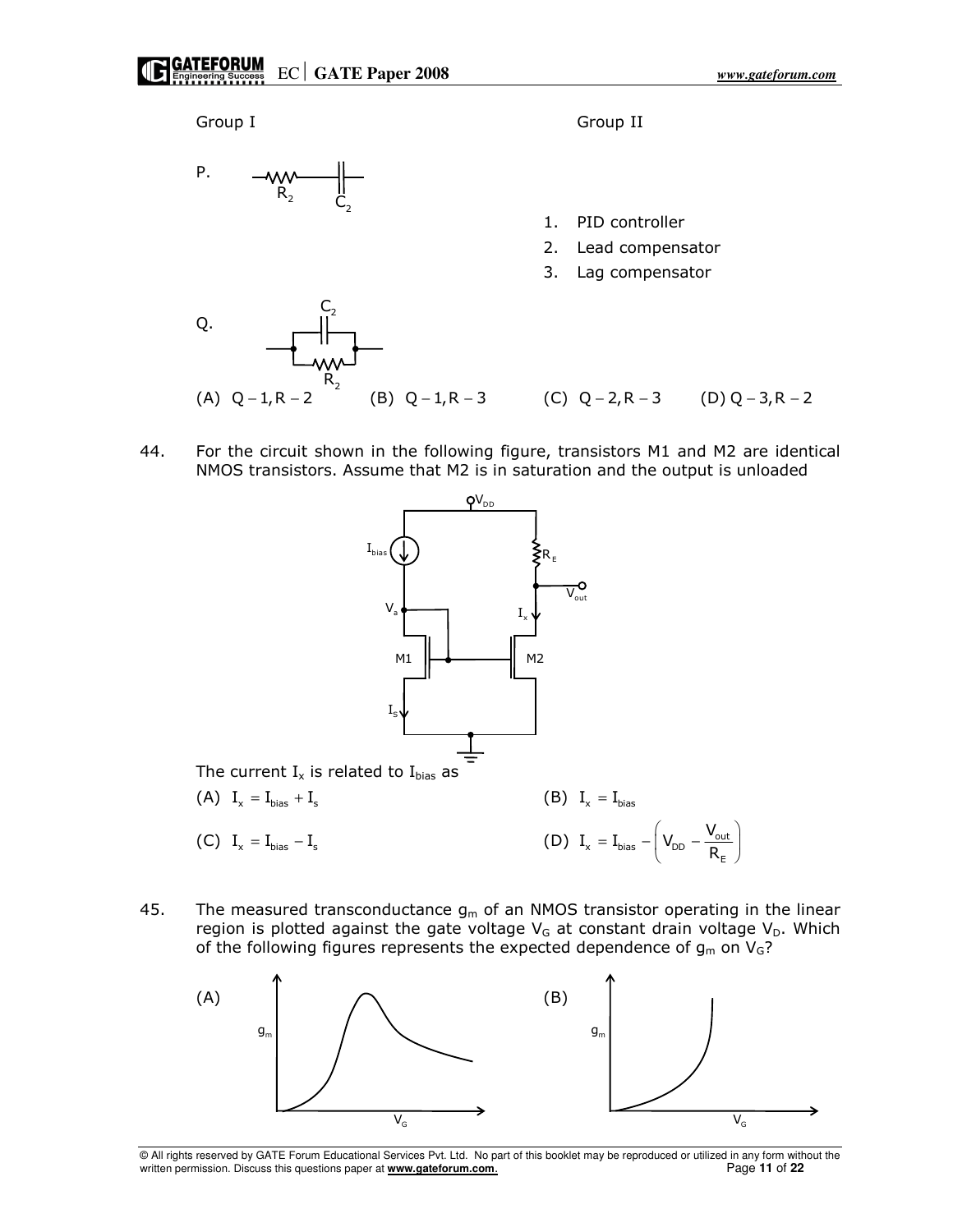EC **GATE Paper 2008** *www.gateforum.com* 



46. Consider the following circuit using an ideal OPAMP. The I-V characteristics of the diode is described by the relation  $I = I_0 |e^{V_T}$ V  $I = I_0$   $e^{V_T} - 1$  where  $V_T = 25$ mV,  $I_0 = 1 \mu A$  $\left(\begin{array}{cc} \frac{\mathsf{V}}{\cdots} \end{array}\right)$  $= I_0 \left( e^{V_T} - 1 \right)$  where  $V_T = 25$ mV,  $I_0 = 1 \mu A$  and V is the voltage across the diode (taken as positive for forward bias).



For an input voltage  $V_1 = -1V$ , the output voltage  $V_0$  is

(A) 0 V (B) 0.1V (C) 0.7V (D) 1.1V

47.



The OPAMP circuit shown above represents a

- (A) high pass filter (B) low pass filter
- 
- 
- (C) band pass filter (D) band reject filter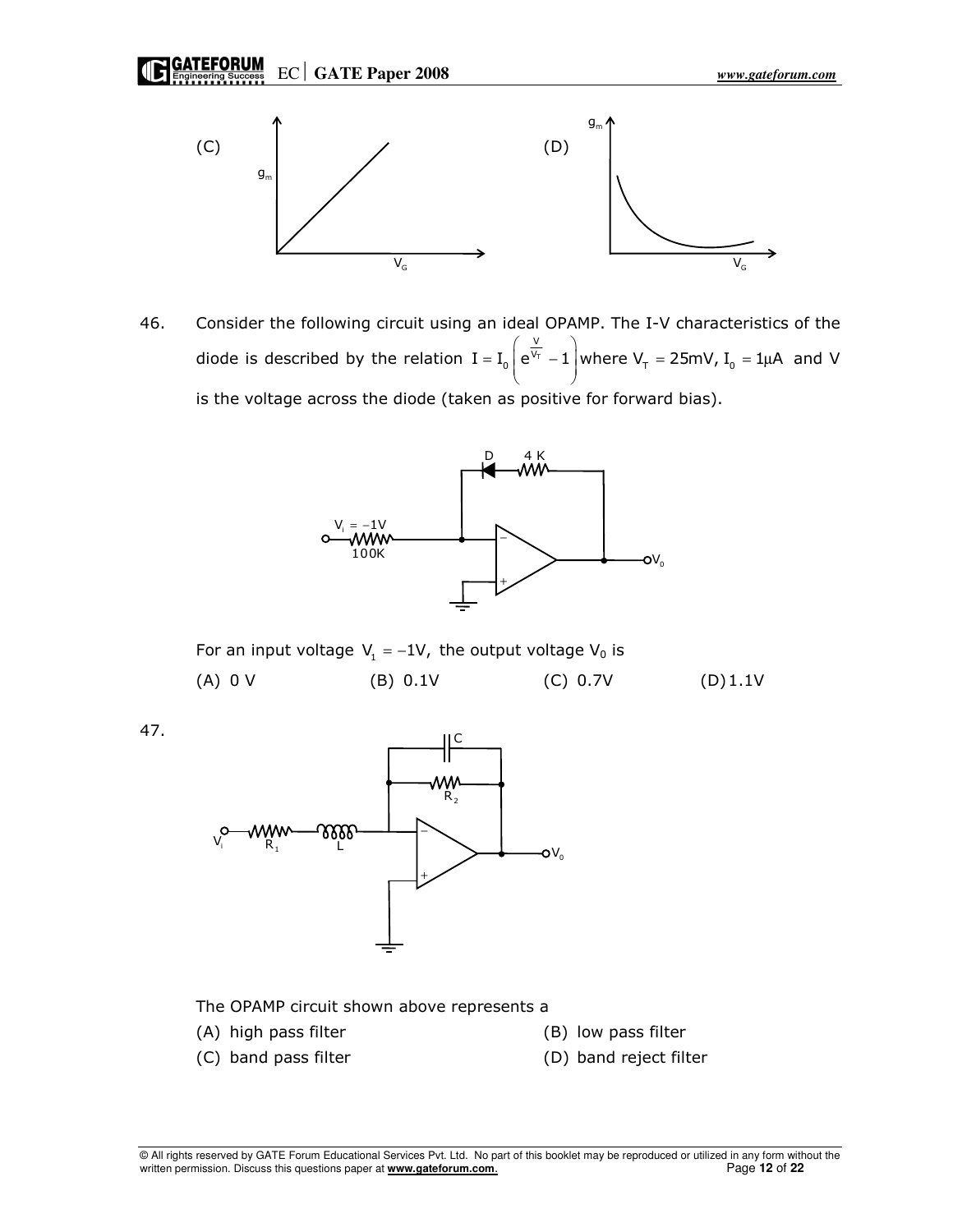## Engineering success  $\mathbb{E} \mathbf{C} \parallel \mathbf{GATE}$  Paper 2008

48. Two identical NMOS transistors M1 and M2 are connected as shown below.  $V_{bias}$  is chosen so that both transistors are in saturation. The equivalent  $g_m$  of the pair is defined to be  $\frac{0.20 \text{ m}}{0.20 \text{ m}}$ I V, ∂  $\frac{d^2\text{out}}{dN_i}$  at constant V<sub>out</sub>.

The equivalent  $g_m$  of the pair is

i

- (A) The sum of individual  $g_m$ 's of the transistors
- (B) The product of individual  $g_m$ 's of the transistors
- (C) Nearly equal to the  $q_m$  of M1
- (D) Nearly equal to  $g_m/g_0$  of M2



49. An 8085 executes the following instructions 2710 LXI H, 30A0H

2713 DAD H

2714 PCHL

All addresses and constants are in Hex. Let PC be the contents of the program counter and HL be the contents of the HL register pair just after executing PCHL.

Which of the following statements is correct

| (A) $PC = 2715H$ | $(B) PC = 30AOH$ | (C) $PC = 6140H$ (D) $PC = 6140H$ |              |
|------------------|------------------|-----------------------------------|--------------|
| $HL = 30A0H$     | $HL = 2715H$     | $HL = 6140H$                      | $HL = 2715H$ |

50. An astable multivibrator circuit using IC 555 timer is shown below. Assume that the circuit is oscillating steadily

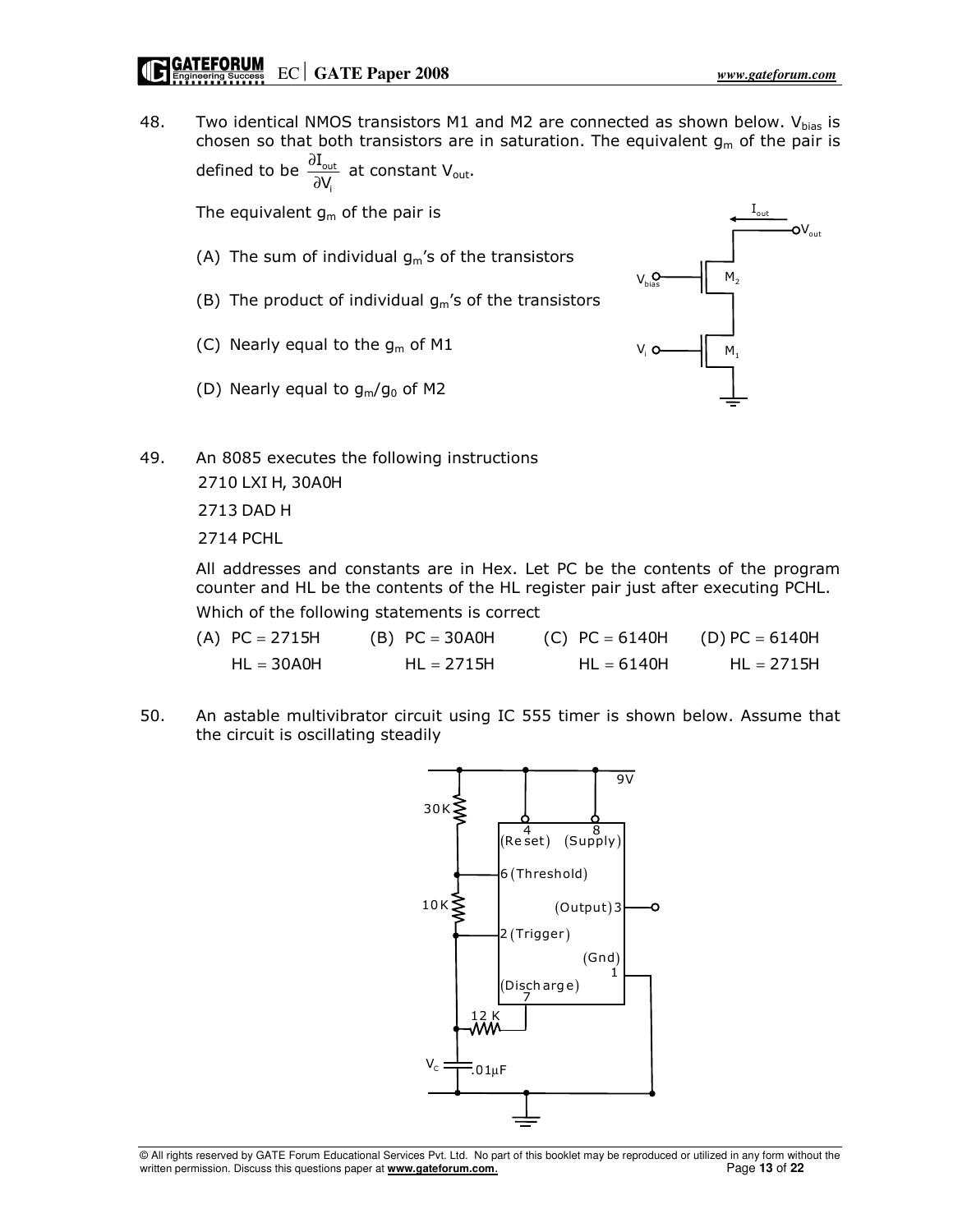The voltage  $V_C$  across the capacitor varies between

(A) 3V to 5V (B) 3V to 6V (C) 3.6V to 6V (D) 3.6V to 5V

- 51. Silicon is doped with boron to a concentration of  $4 \times 10^{17}$  atoms/cm<sup>3</sup>. Assuming the intrinsic carrier concentration of silicon to be  $1.5 \times 10^{10}$ /cm<sup>3</sup> and the value of kT
	- $\stackrel{\cdot \cdot}{\mathsf{q}}$  to be 25mV at 300K<br>q

Compared to undoped silicon, the Fermi level of doped silicon

- (A) Goes down by 0.13eV (B) Goes up by 0.13eV
- 
- (C) Goes down by 0.427eV (D) Goes up by 0.427eV
- 52. The cross section of a JFET is shown in the following figure. Let  $V_a$  be -2V and let  $V_p$  be the initial pinch-off voltage. If the width W is doubled (with other geometrical parameters and doping levels remaining the same), then the ratio between the mutual transconductances of the initial and the modified JFET is



53. Consider the Schmidt trigger circuit shown below.



 A triangular wave which goes from -12V to 12V is applied to the inverting input of the OPAMP. Assume that the output of the OPAMP sings from +15V to -15V. The voltage at the non-inverting input switches between

(A)  $-12V$  and  $+12V$  (B)  $-7.5V$  and  $+7.5V$  (C)  $-5V$  and  $+5V$  (D) 0V and  $5V$ 

<sup>©</sup> All rights reserved by GATE Forum Educational Services Pvt. Ltd. No part of this booklet may be reproduced or utilized in any form without the written permission. Discuss this questions paper at **www.gateforum.com.** Page 14 of 22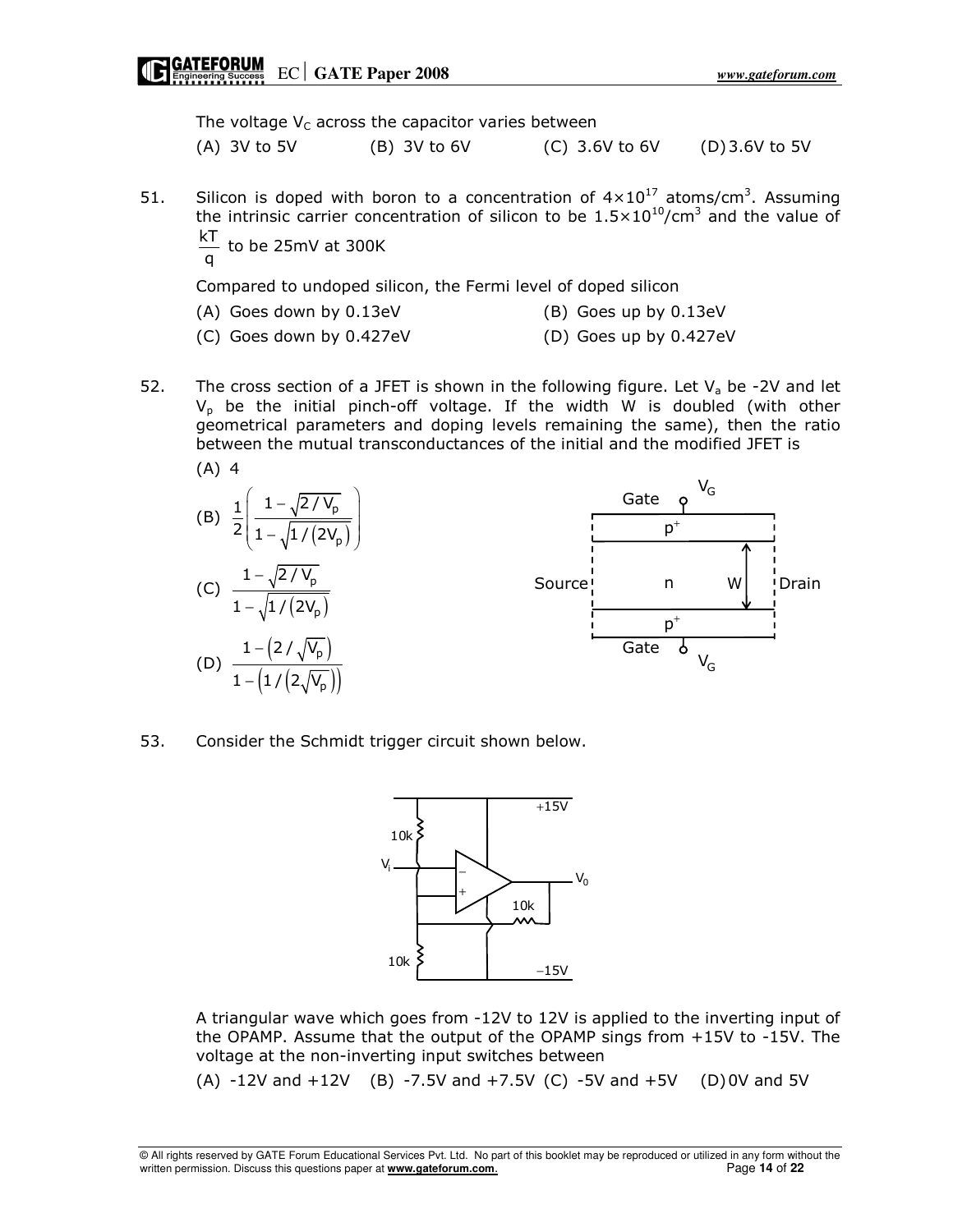## 54. The logic function implemented by the following circuit at the terminal OUT is



55. Consider the following assertions

S1: For Zener effect to occur, a very abrupt junction is required

 S2: For quantum tunneling to occur, a very narrow energy barrier is required Which of the following is correct?

- (A) Only S2 is true
- (B) S1 and S2 are both true but S2 is not a reason for S1
- (C) S1 and S2 are both true and S2 is a reason for S1
- (D) Both S1 and S2 are false

56. The two numbers represented in signed 2's complement form are  $P = 11101101$  and Q = 11100110. If Q is subtracted from P, the value obtained in signed 2's complement form is (A) 100000111 (B) 00000111 (C) 11111001 (D) 111111001

57. Which of the following Boolean Expression correctly represents the relation between P, Q, R and  $M_1$ ?



- (A)  $M_1 = (P \t{OR} \t{Q})$  XOR R  $= (P \text{ OR } Q) \text{ XOR } R$  (B)  $M_1 = (P \text{ AND } Q) \text{ XOR } R$ (C)  $M_1 = (P \text{ NOR } Q) \times \text{OR } R$  $= (P \text{ NOR } Q) \text{XOR R}$  (D)  $M_1 = (P \text{ XOR } Q) \text{XOR R}$
- 58. For the circuit shown in the following figure  $I_0-I_3$  are inputs to the 4:1 multiplexer R(MSB) and S are control bits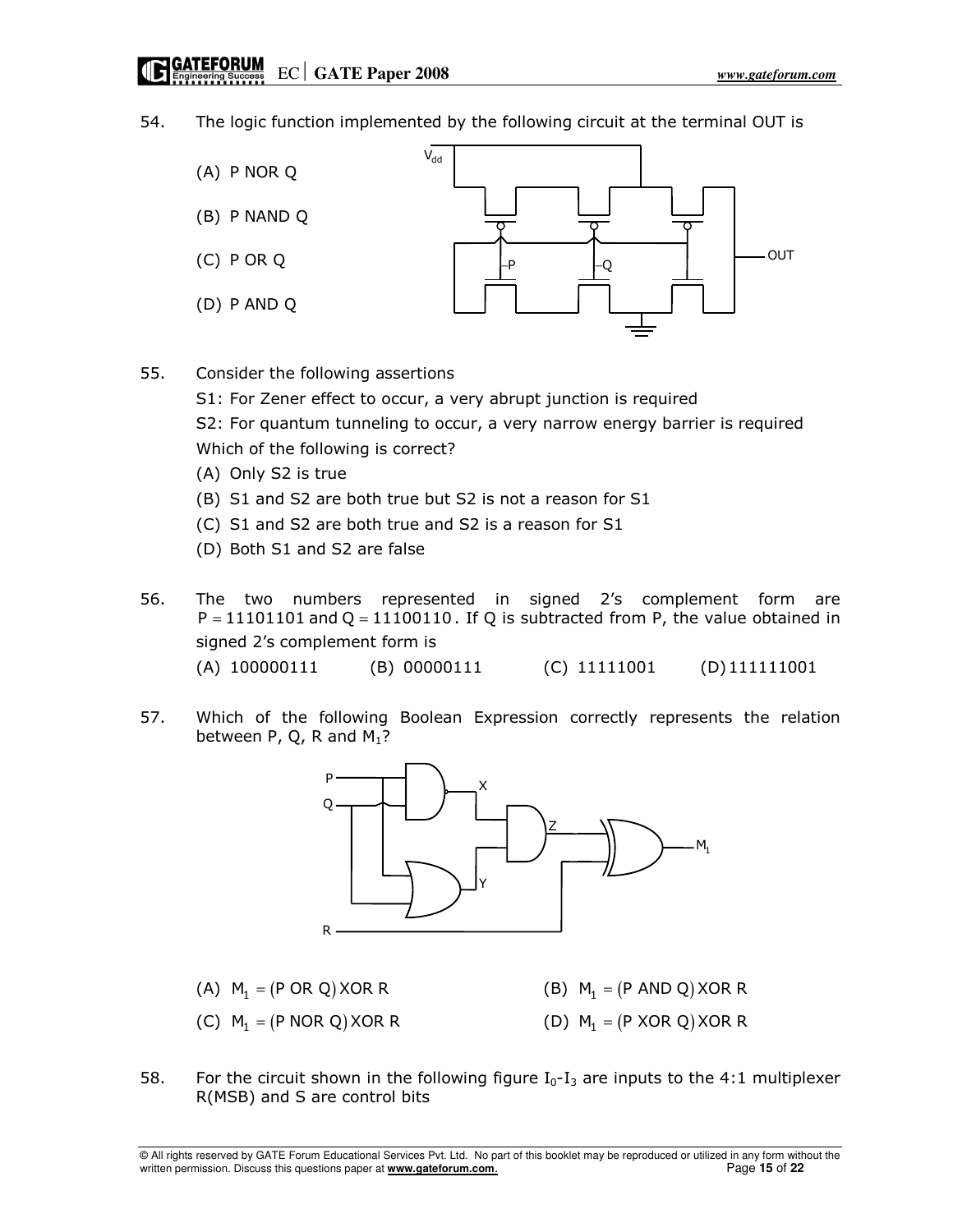

The output Z can be represented by

- (A)  $PQ + P\overline{Q}S + \overline{Q}\overline{R}\overline{S}$  (B)  $P\overline{Q} + P\overline{Q}\overline{R} + \overline{P}\overline{Q}\overline{S}$
- (C)  $\overline{PQR} + \overline{PQR} + \overline{PQRS} + \overline{QR}\overline{S}$  (D)  $\overline{PQR} + \overline{PQRS} + \overline{PQRS} + \overline{QR}\overline{S}$
- 59. For each of the positive edge-triggered J-K flip flop used in the following figure, the propagation delay is ∆T



Which of the following waveforms correctly represents the output at  $Q_1$ ?



<sup>©</sup> All rights reserved by GATE Forum Educational Services Pvt. Ltd. No part of this booklet may be reproduced or utilized in any form without the written permission. Discuss this questions paper at **www.gateforum.com.** Page 16 of 22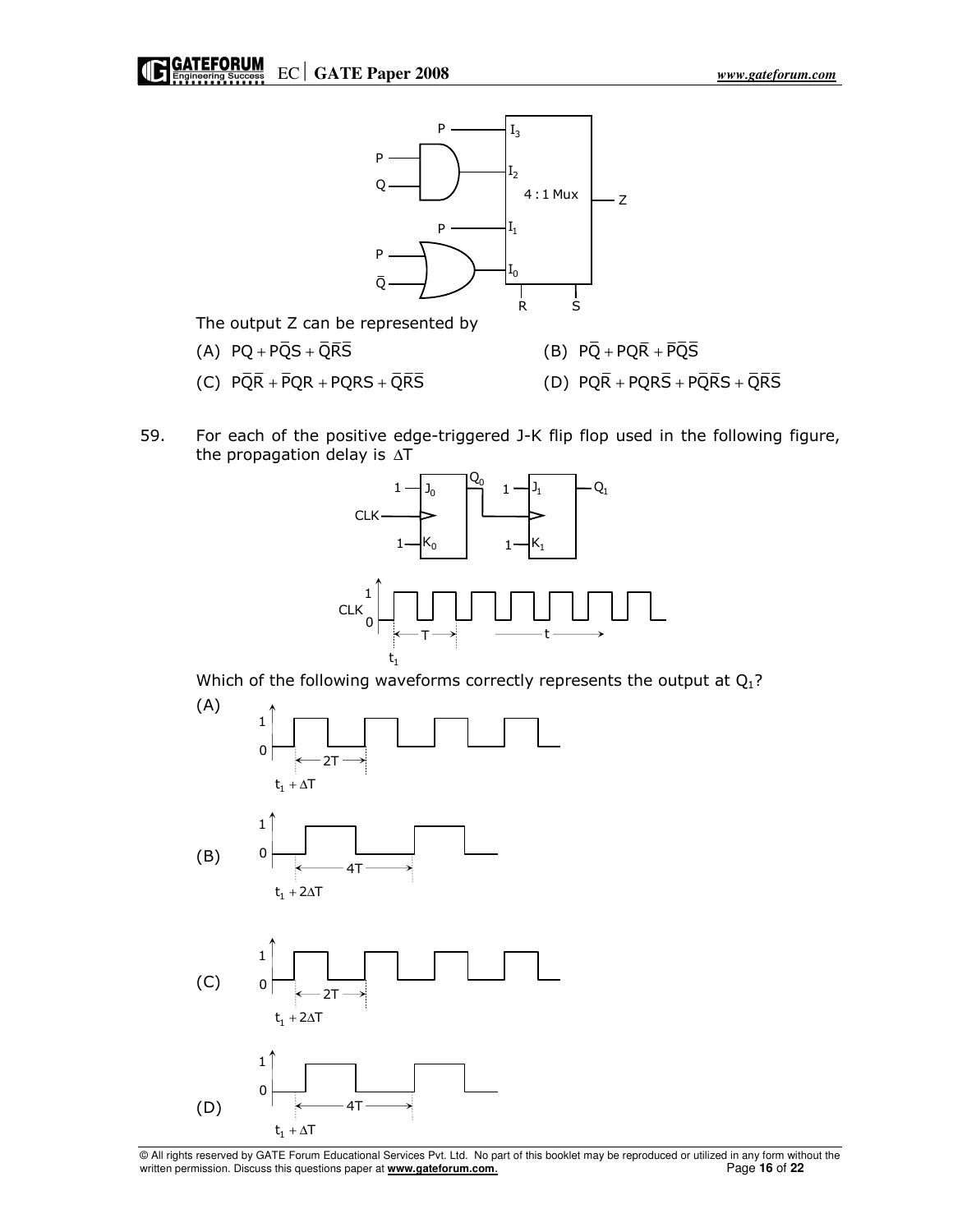60. For the circuit shown in the figure, D has a transition from 0 to 1 after CLK changes from 1 to 0. Assume gate delays to be negligible



Which of the following statements is true?

- (A) Q goes to 1 at the CLK transition and stays at 1
- (B) Q goes to 0 at the CLK transition and stays at 0
- (C) Q goes to 1 at the CLK transition and goes to 0 when D goes to 1
- (D) Q goes to 0 at the CLK transition and goes to 1 when D goes to 1
- 61. A rectangular waveguide of internal dimensions  $(a = 4cm$  and  $b = 3$  is to be operated in  $TE_{11}$  mode. The minimum operating frequency is (A) 6.25GHz (B) 6.0GHz (C) 5.0GHz (D) 3.75GHz
- 62. One of a loss-less transmission line having the characteristic impedance of  $75\Omega$ and length of 1cm is short-circuited. At 3GHz, the input impedance at the other end of the transmission line is
	- (A) 0 (B) Resistive (C) Capacitive (D) Inductive
- 63. A uniform plane wave in the free space is normally incident on an infinitely thick dielectric slab (dielectric constant  $\varepsilon_r = 9$ ). The magnitude of the reflection coefficient is
- (A) 0 (B) 0.3 (C) 0.5 (D) 0.8
- 64. In the design of a single mode step index optical fiber close to upper cut-off, the single mode operations is NOT preserved if
	- (A) Radius as well as operating wavelength are halved
	- (B) Radius as well as operating wavelength are doubled
	- (C) Radius is halved and operating wavelength is doubled
	- (D) Radius is doubled and operating wavelength is halved
- 65. At 20GHz, the gain of a parabolic dish antenna of 1 meter diameter and 70% efficiency is
	- (A) 15dB (B) 25dB (C) 35dB (D) 45dB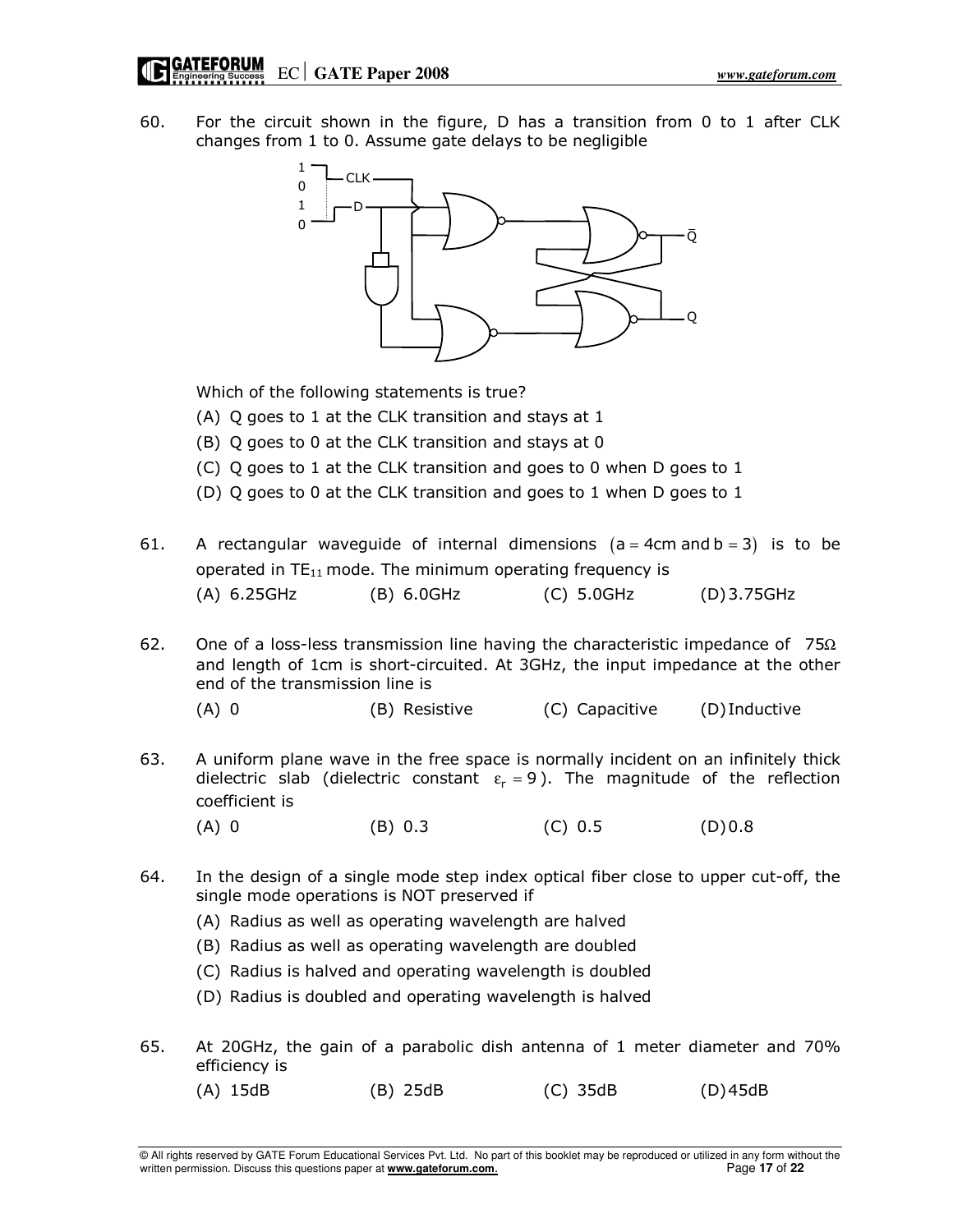66. Noise with double-sided power spectral density of K over all frequencies is passed through a RC low pass filter with 3dB cut-off frequency of  $f_c$ . The noise power at the filter output is

 $(A)$  K (B) Kf<sub>c</sub>  $(C)$  K $\pi f_c$  $(D)$  ∞

67. Consider a Binary Symmetric Channel (BSC) with probability of error being p. To transit a bit, say 1, we transmit a sequence of three 1s. The receiver will interpret the received sequence to represent 1 if at least two bits are 1. The probability that the transmitted bit will be received in error is

(A)  $p^3 + 3p^2 (1-p)$  (B)  $p^3$ (C)  $(1-p)^3$  (D)  $p^3 + p^2 (1-p)$ 

68. Four messages band limited to W, W, 2W and 3W respectively are to be multiplexed using Time Division Multiplexing (TDM). The minimum bandwidth required for transmission of this TDM signal is

(A) W (B) 3W (C) 6W (D) 7W

- 69. Consider the frequency modulated signal  $10 \cos \left[2\pi \times 10^5 t + 5 \sin \left(2\pi \times 1500 t\right) + 7.5 \sin \left(2\pi \times 1000 t\right)\right]$  with carrier frequency of  $10<sup>5</sup>$  Hz . The modulation index is (A) 12.5 (B) 10 (C) 7.5 (D) 5
- 70. The signal cos  $\omega_c t + 0.5 \cos \omega_m t \sin \omega_c t$  is
	- (A) FM only (B) AM only (C) both AM & FM (D) neither AM nor FM

## Common Data Questions 71, 72 & 73

 A speech signal, band limited to 4kHz and peak voltage varying between +5V and -5V is sampled at the Nyquist rate. Each sample is quantized and represented by 8 bits.

71. If the bits 0 and 1 are transmitted using bipolar pulses, the minimum bandwidth required for distortion free transmission is

(A) 64kHz (B) 32kHz (C) 8kHz (D) 4kHz

72. Assuming the signal to be uniformly distributed between its peak values, the signal to noise ratio at the quantizer output is

(A) 16dB (B) 32dB (C) 48dB (D) 64dB

73. The number of quantitization levels required to reduce the quantization noise by a factor of 4 would be

(A) 1024 (B) 512 (C) 256 (D) 64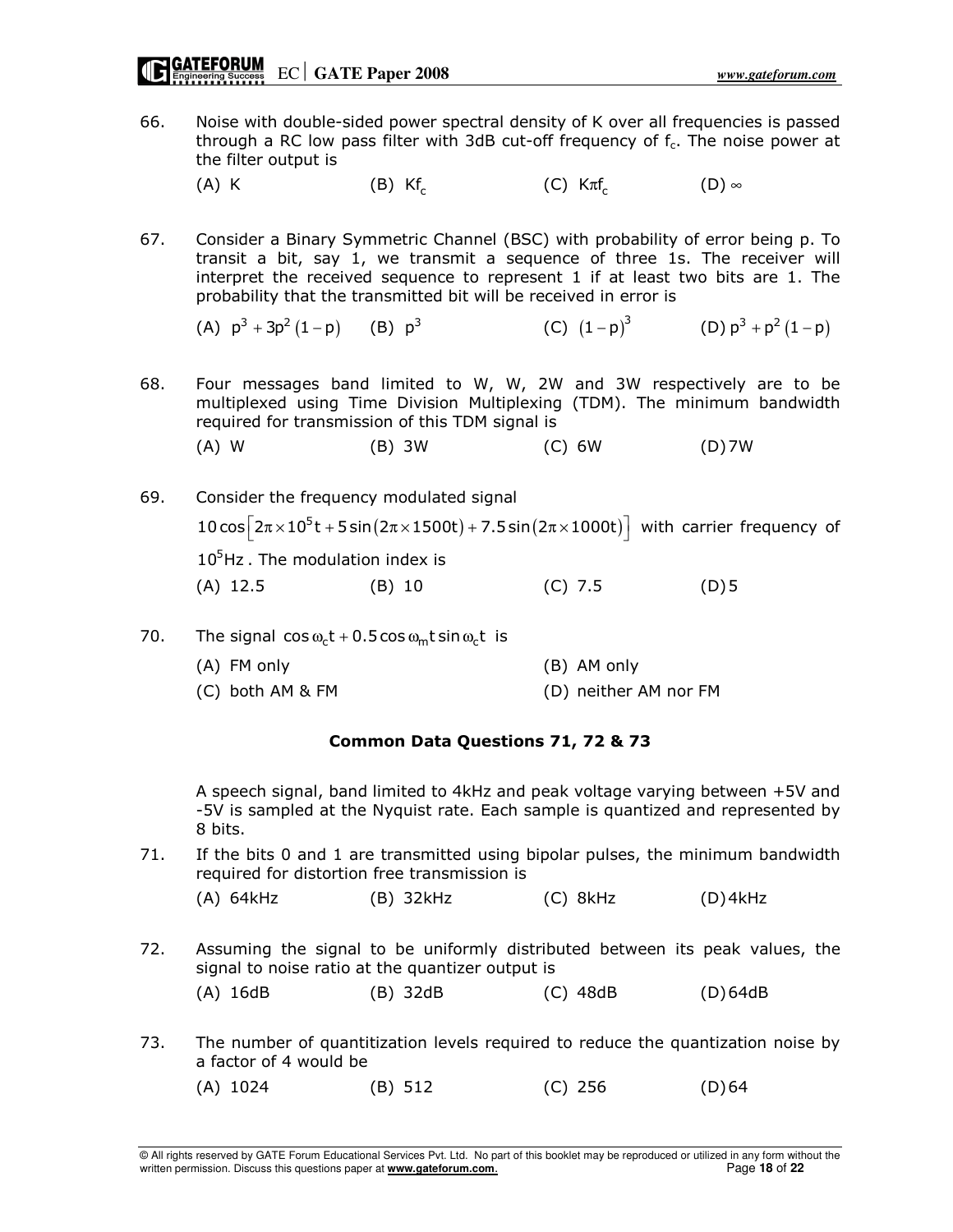## Common Data Questions 74 & 75

 The following series RLC circuit with zero initial conditions is excited by a unit impulse function  $\delta(t)$ 



74. For  $t > 0$ , the output voltage  $V_c(t)$  is

(A) 
$$
\frac{2}{\sqrt{3}} \left( e^{-\frac{1}{2}t} - e^{\frac{\sqrt{3}}{2}t} \right)
$$
  
\n(B)  $\frac{2}{\sqrt{3}} te^{-\frac{1}{2}t}$   
\n(C)  $\frac{2}{\sqrt{3}} e^{-\frac{1}{2}t} \cos \left( \frac{\sqrt{3}}{2}t \right)$   
\n(D)  $\frac{2}{\sqrt{3}} e^{-\frac{1}{2}t} \sin \left( \frac{\sqrt{3}}{2}t \right)$ 

75. For  $t > 0$ , the voltage across the resistor is

(A) 
$$
\frac{1}{\sqrt{3}} \left( e^{-\frac{\sqrt{3}}{2}t} - e^{-\frac{1}{2}t} \right)
$$
  
\n(B)  $e^{-\frac{1}{2}t} \left[ \cos\left(\frac{\sqrt{3}t}{2}\right) - \frac{1}{\sqrt{3}}\sin\left(\frac{\sqrt{3}t}{2}\right) \right]$   
\n(C)  $\frac{2}{\sqrt{3}} e^{-\frac{1}{2}t} \sin\left(\frac{\sqrt{3}t}{2}\right)$   
\n(D)  $\frac{2}{\sqrt{3}} e^{-\frac{1}{2}t} \cos\left(\frac{\sqrt{3}t}{2}\right)$ 

#### Linked Answer Questions: Q.76 to 85 Carry Two Marks Each

#### Statement for Linked Answer Questions: 76 & 77

 A two-port network shown below is excited by external dc sources. The voltages and the currents are measured with voltmeters  $V_1$ ,  $V_2$  and ammeter A<sub>1</sub>, A<sub>2</sub> (all assumed to be ideal), as indicated. Under following switch conditions, the readings obtained are:

- i) S<sub>1</sub> Open, S<sub>2</sub> Closed A<sub>1</sub> = 0A, V<sub>1</sub> = 4.5V, V<sub>2</sub> = 1.5V, A<sub>2</sub> = 1A
- ii) S<sub>1</sub> Closed, S<sub>2</sub> Open A<sub>1</sub> = 4A, V<sub>1</sub> = 6V, V<sub>2</sub> = 6V, A<sub>2</sub> = 0A

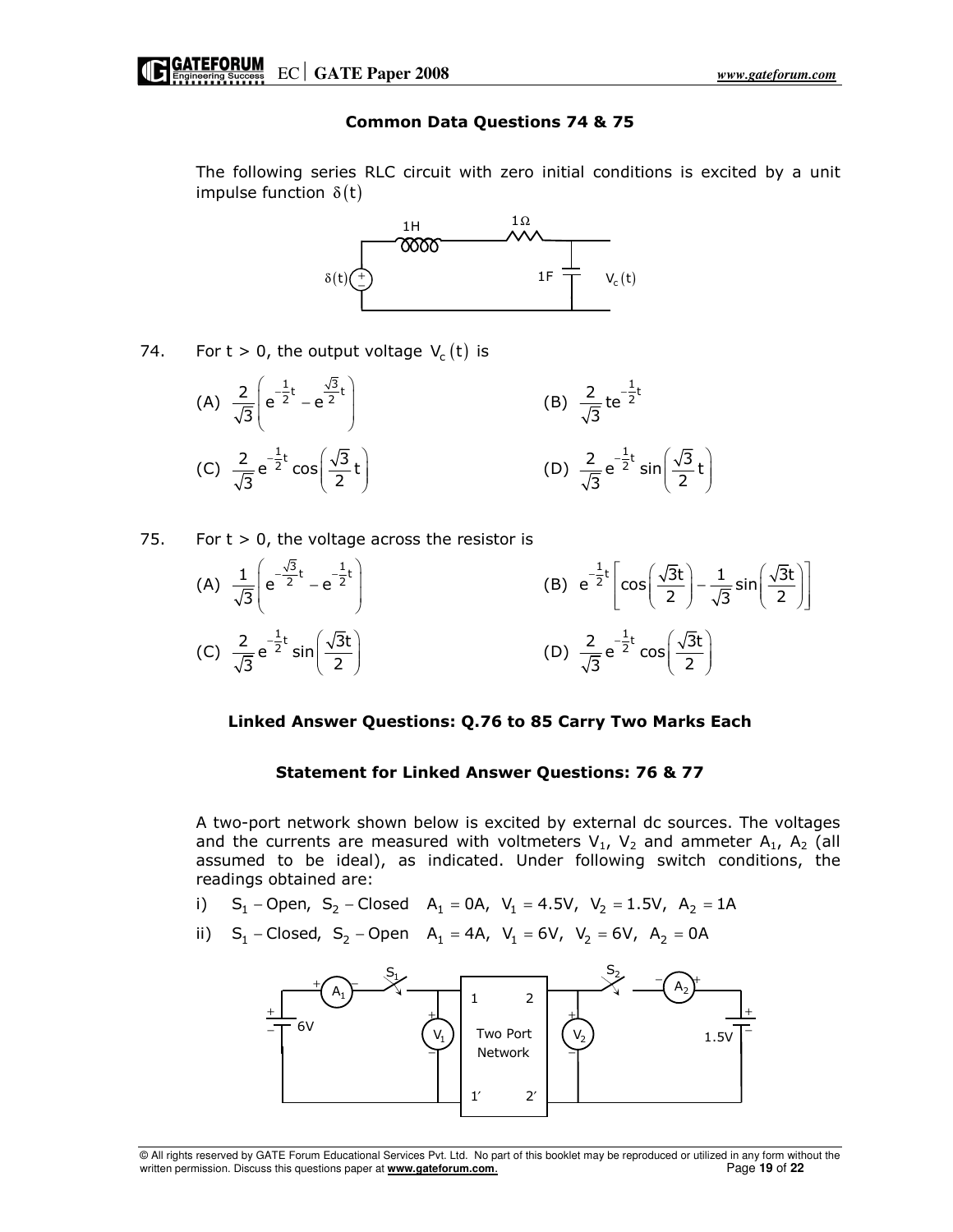# EC **GATE Paper 2008** *www.gateforum.com*

76. The z-parameter matrix for this network is

| $\binom{1.5}{1.5}$ |  | $\sim$ [1.5 4.5]<br>$ 1.5 \t4.5 $ |  | [1.5 4.5]<br>$\begin{bmatrix} C \end{bmatrix}$ 1.5 1.5 |  | $[4.5 \ 1.5]$ |  |
|--------------------|--|-----------------------------------|--|--------------------------------------------------------|--|---------------|--|
| $ 4.5 \t1.5 $      |  |                                   |  |                                                        |  | $ 1.5 \t4.5 $ |  |

77. The h-parameter matrix for this network is

| (A) $\begin{bmatrix} -3 & 3 \\ -1 & 0.67 \end{bmatrix}$ (B) $\begin{bmatrix} -3 & -1 \\ 3 & 0.67 \end{bmatrix}$ (C) $\begin{bmatrix} 3 & 3 \\ 1 & 0.67 \end{bmatrix}$ (D) $\begin{bmatrix} 3 & 1 \\ -3 & -0.67 \end{bmatrix}$ |  |  |  |
|-------------------------------------------------------------------------------------------------------------------------------------------------------------------------------------------------------------------------------|--|--|--|
|                                                                                                                                                                                                                               |  |  |  |

## Statement for Linked Answer Questions: 78 & 79

In the following network, the switch is closed at  $t = 0$ - and the sampling starts from  $t = 0$ . The sampling frequency is 10Hz.



78. The samples  $x(n)$  (n = 0, 1, 2, ...) are given by

(A)  $5\left(1-\mathrm{e}^{-0.05\mathrm{n}}\right)$  (B)  $5\mathrm{e}^{-0.05\mathrm{n}}$  (C)  $5\left(1-\mathrm{e}^{-5\mathrm{n}}\right)$  (D)  $5\mathrm{e}^{-5\mathrm{n}}$ 

- 79. The expression and the region of convergence of the z-transform of the sampled signal are
- (A)  $\frac{32}{7-2^{-5}}$ ,  $|z| < e^{-5}$  $\frac{5z}{5}$ ,  $|z| < e^{-z}$  $z - e^{-}$ −  $\frac{1}{-5}$ ,  $|z|$  < − (B)  $\frac{32}{7-0.05}$ ,  $|z| < e^{-0.05}$  $\frac{5z}{2.05}$ ,  $|z| < e^{-z}$  $z - e^{-}$ −  $\frac{2}{-0.05}$ , |z| < −  $(C)$   $\frac{32}{7 \cdot 0.05}$ ,  $|z| > e^{-0.05}$  $\frac{5z}{2.05}$ ,  $|z| > e^{-z}$  $z - e^{-}$ −  $\frac{2}{-0.05}$ ,  $|Z| >$ − (D)  $\frac{32}{7}$ ,  $|z| > e^{-5}$  $\frac{5z}{5}$ ,  $|z| > e^{-z}$  $z - e^{-}$ − <sub>−5</sub>, |z| > −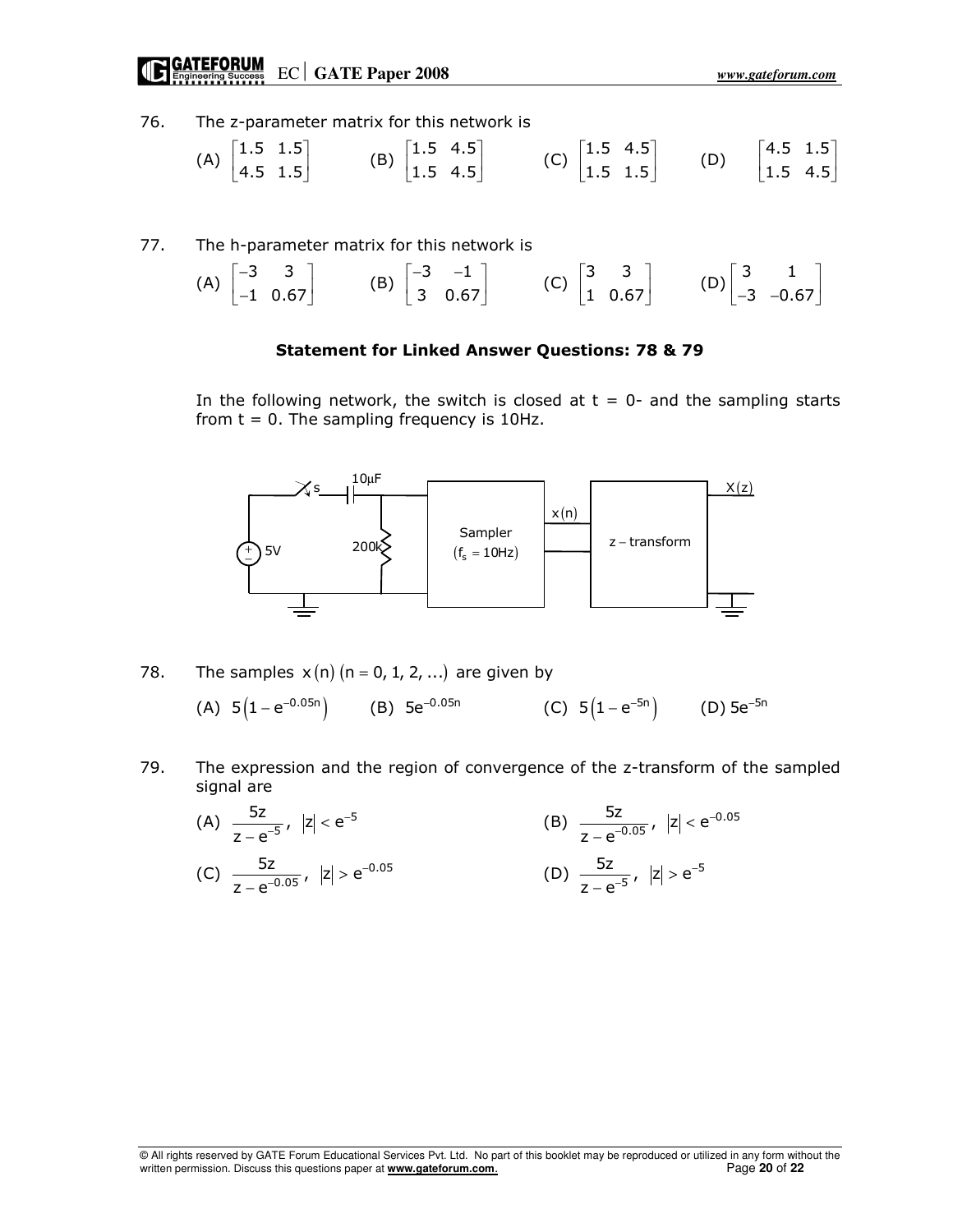## Statement for Linked Answer Questions: 80 & 81

In the following transistor circuit  $V_{BE} = 0.7V$ ,  $r_c = 25mV / I_E$ , and  $\beta$  and all the capacitances are very large



80. The value of DC current  $I_{E}$  is (A) 1mA (B) 2mA (C) 5mA (D) 10mA 81. The mid-band voltage gain of the amplifier is approximately  $(A) -180$  (B)  $-120$  (C)  $-90$  (D)  $-60$ 

## Statement for Linked Answer Questions: 82 & 83

In the following circuit, the comparator output is logic "I" if  $V_1 > V_2$  and is logic "0" otherwise. The D/A conversion is done as per the relations

$$
V_{\text{DAC}} = \sum_{n=0}^{3} 2^{n-2}
$$
 Volts, where b<sub>3</sub> (MSB), b<sub>2</sub>, b<sub>1</sub> and b<sub>0</sub> (LSB) are the counter outputs

The counter starts from the clear state



82. The stable reading of the LED display is (A) 06 (B) 07 (C) 12 (D) 13

© All rights reserved by GATE Forum Educational Services Pvt. Ltd. No part of this booklet may be reproduced or utilized in any form without the written permission. Discuss this questions paper at **www.gateforum.com.** Page 21 of 22 of 22